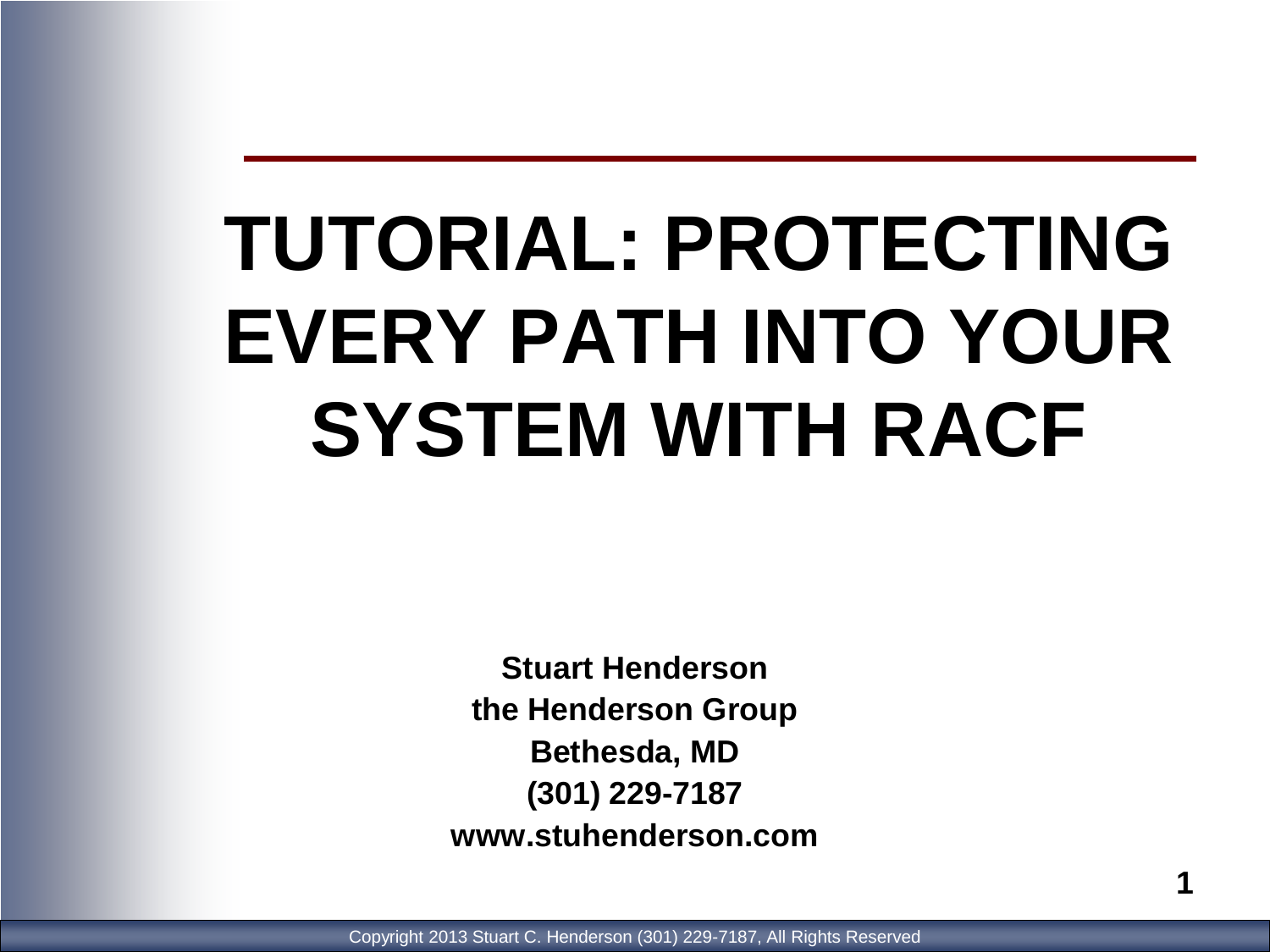### **AGENDA**

#### **I. INTRODUCTION**

#### **II. JCL PATHS: BATCH AND STCs**

#### **III. NETWORK PATHS**

#### **IV. SUMMARY AND CALL TO ACTION**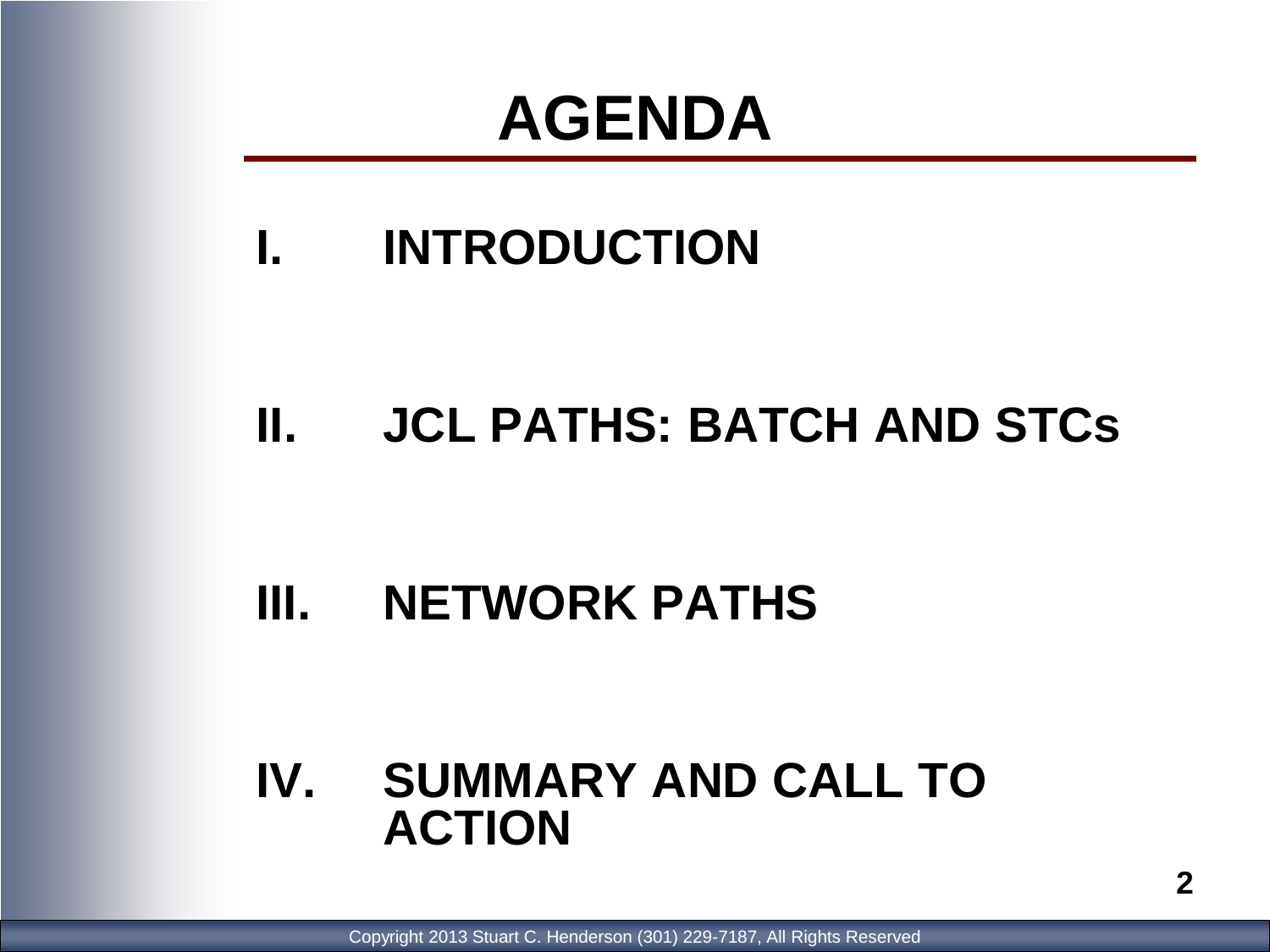- **When We Read About Embarrassing InfoSec Breaches, We Sometimes Wonder "Why Did They Let That Happen?"**
- **But How Do We Know That We've Secured Everything We Need To?**
- **Only By Systematically Reviewing**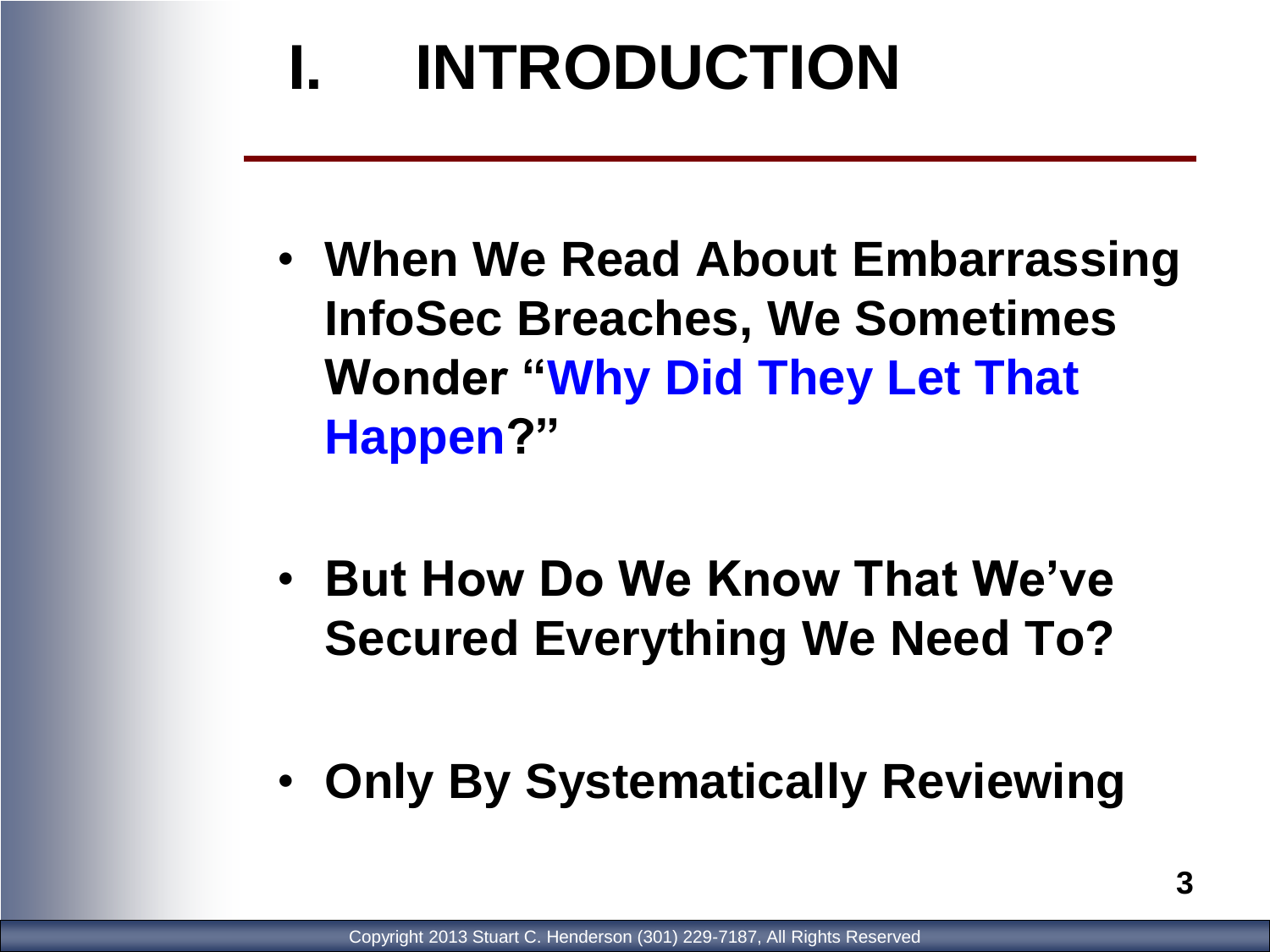• **Today We'll Address One Aspect of This Systematic Review: Paths Into the System**

• **Without Looking: How Many Paths Into Your z/OS System Can You Name Beyond TSO?**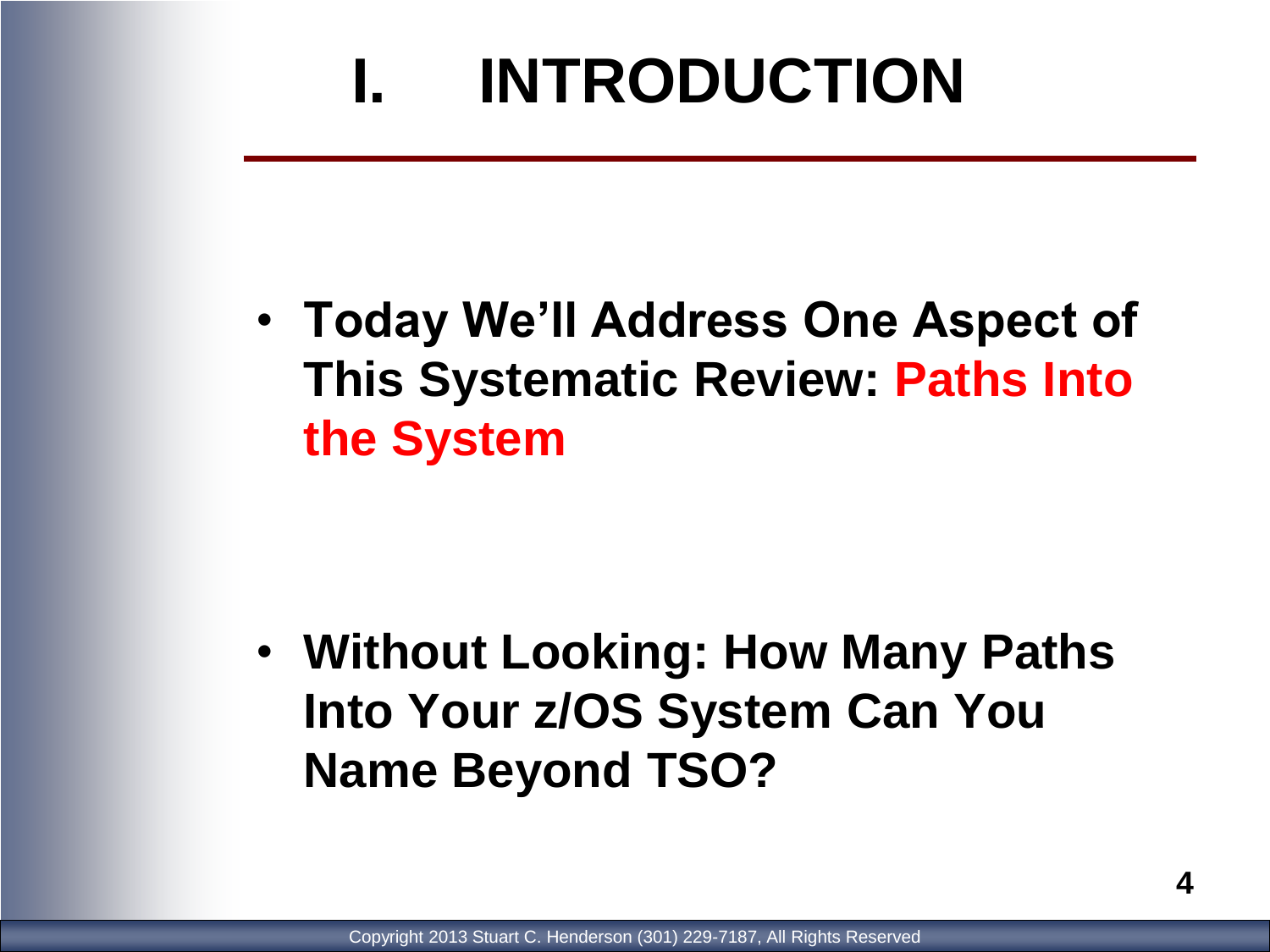### **SOME THINGS TO KEEP IN MIND**

- **Your Security Is Not Complete Unless RACF Controls EVERY Path In**
- **Also Unless the Administration Is Reliable (Not Addressed Here)**
- **We Need To Treat Each Path Separately**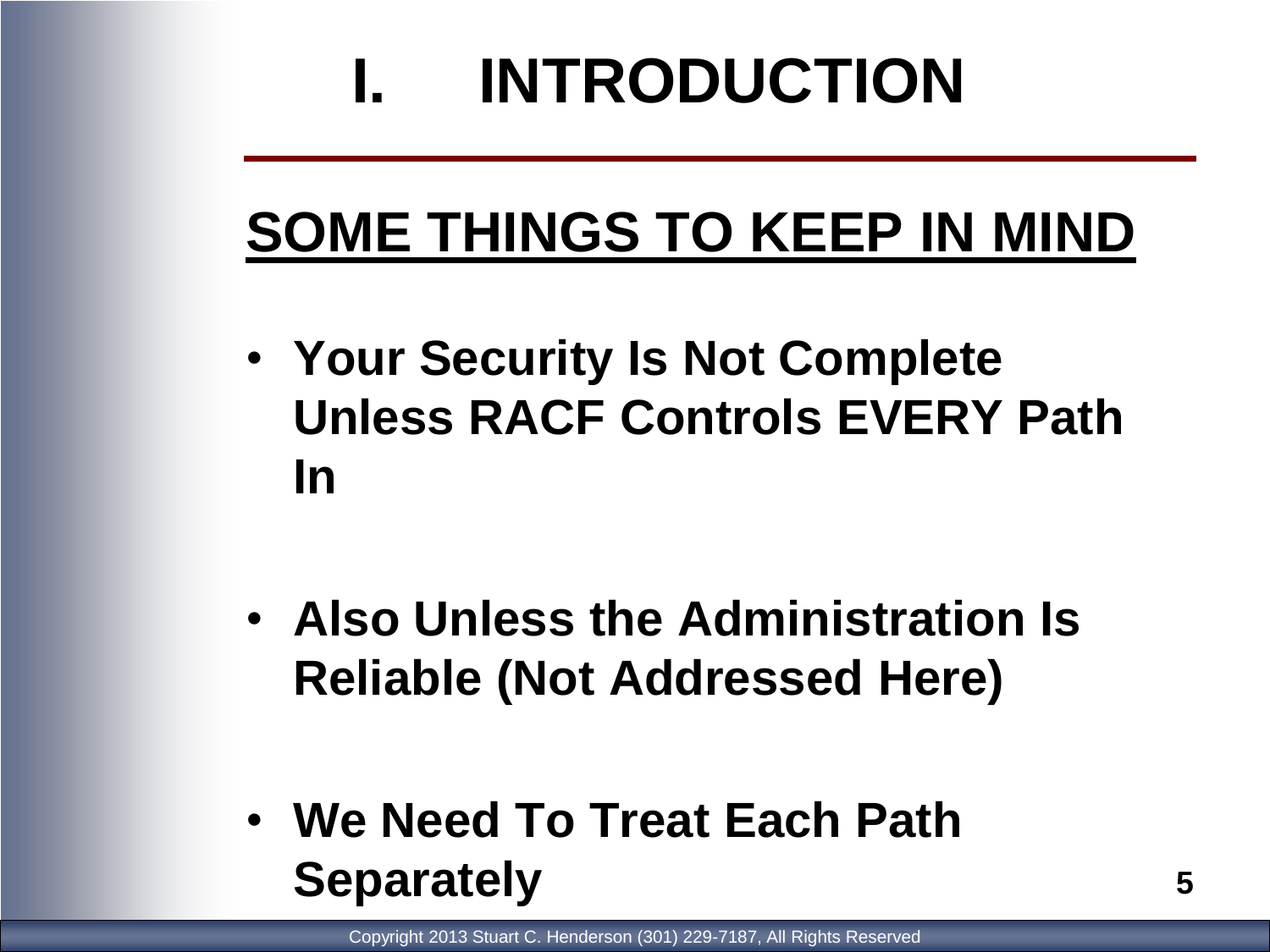### **SOME DATASET CONCEPTS APPLIED TO PATHS IN**

• **ALWAYS-CALL (Does RACF Always Get Control?)**

• **PROTECTALL (What Do We Do If RACF Has No Matching Rule?)**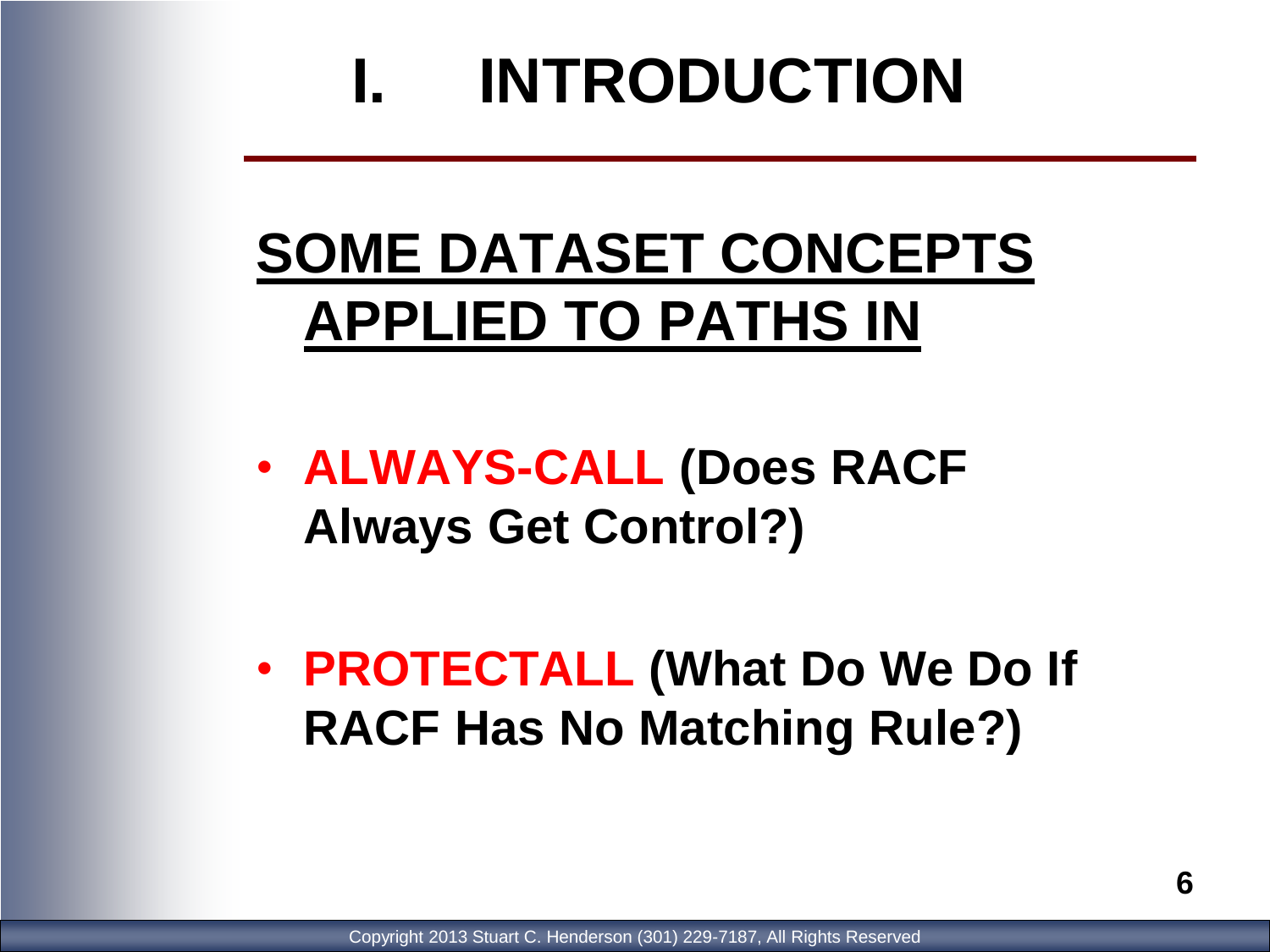- **The Internal Reader (TSO SUBMIT Command) is the Part of JES That Processes JCL**
- **We Can Access It by TSO SUBMIT, by a DD card, by XBM (eXecution Batch Monitor), by FTP, by NJE, and by RJE**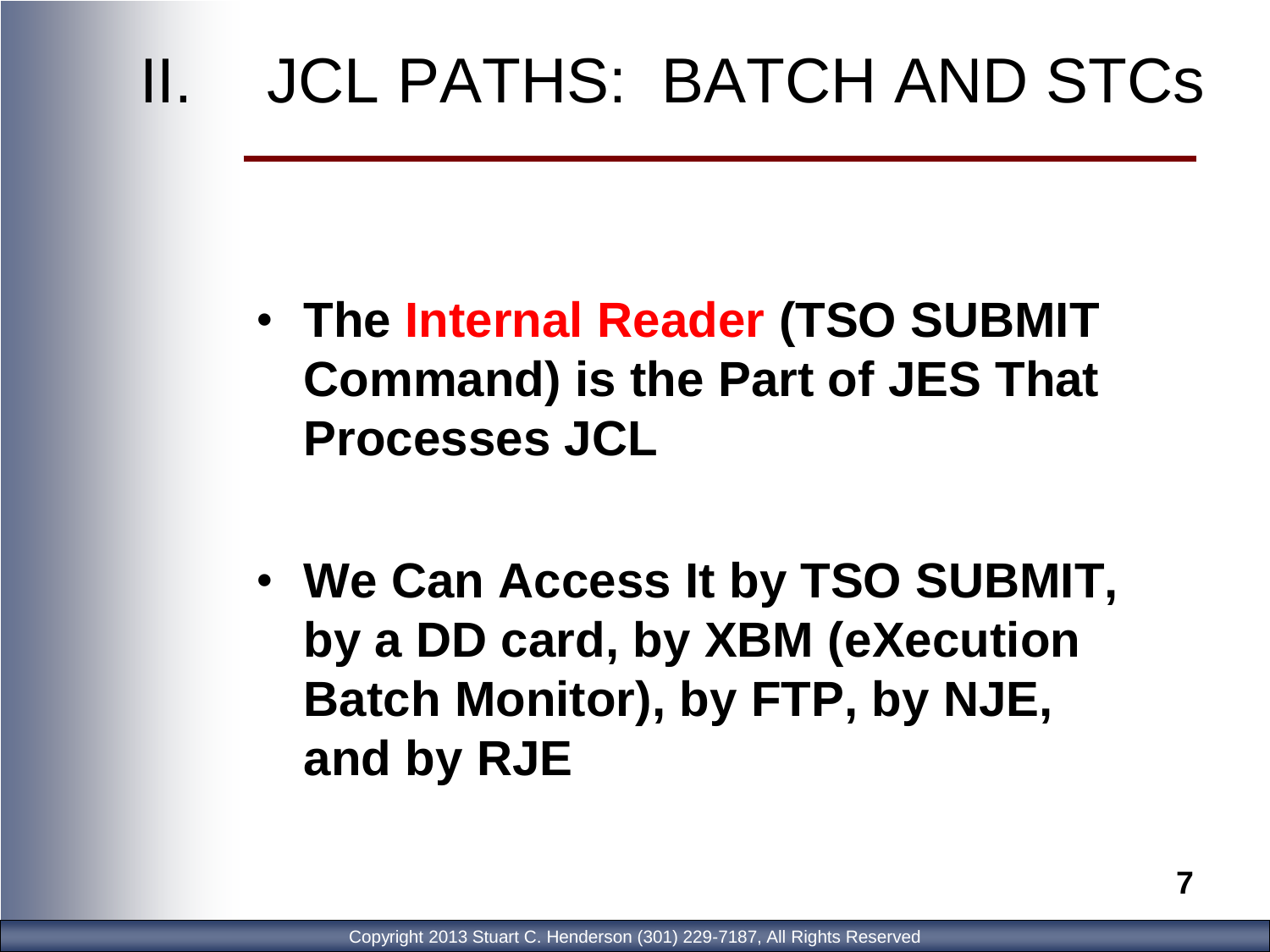- **The Internal Reader is Part of JES. It Is the Single Choke Point Through Which All Batch Jobs Pass**
- **JES Always Calls RACF to Process RACF Userids for All Batch Jobs**
- **We Tell JES to Apply PROTECTALL with the BATCHALLRACF Switch**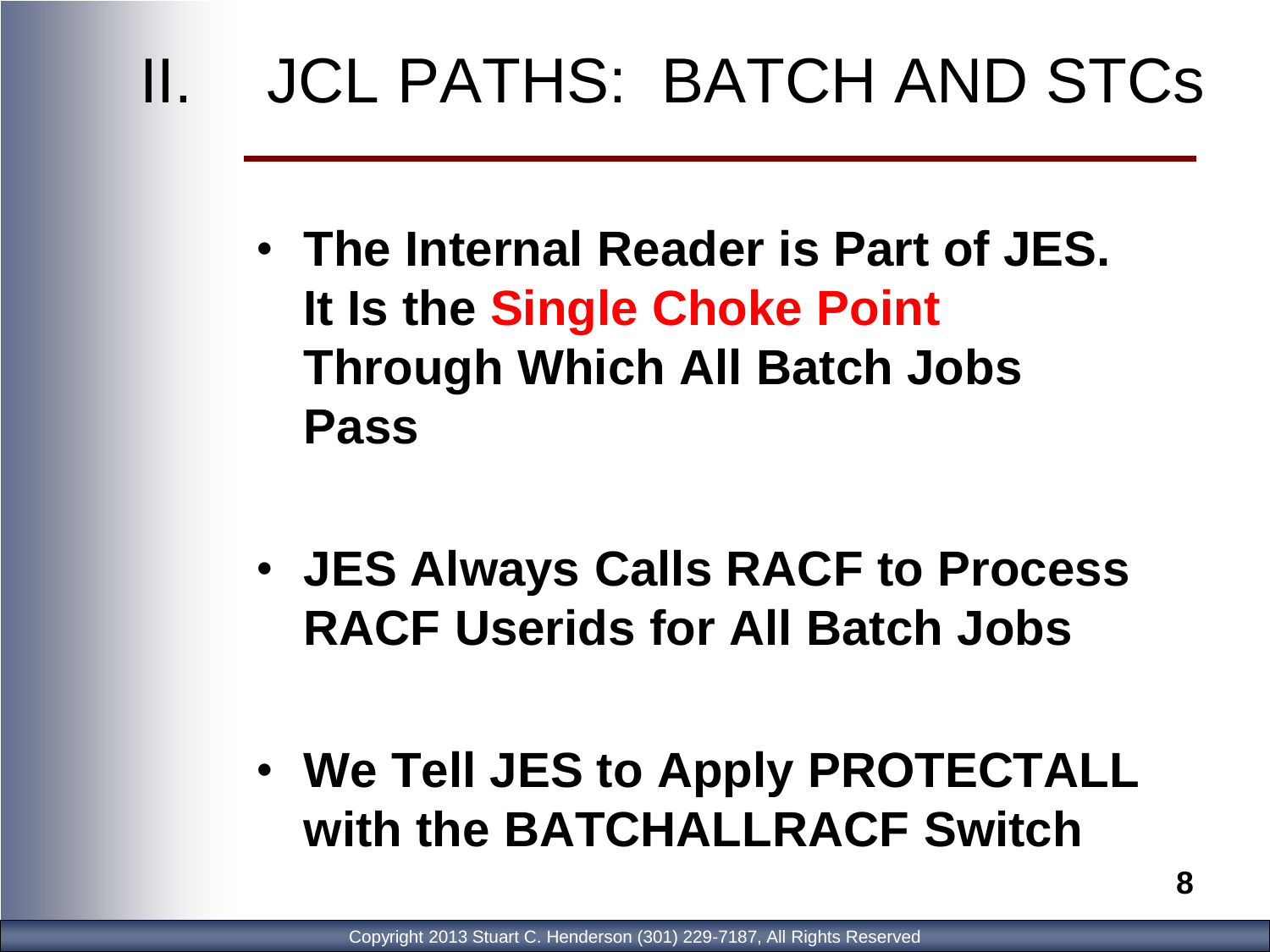• **BATCHALLRACF is a Switch (Set with SETR) That Tells JES to Fail Any Batch Job Without a Valid RACF Userid**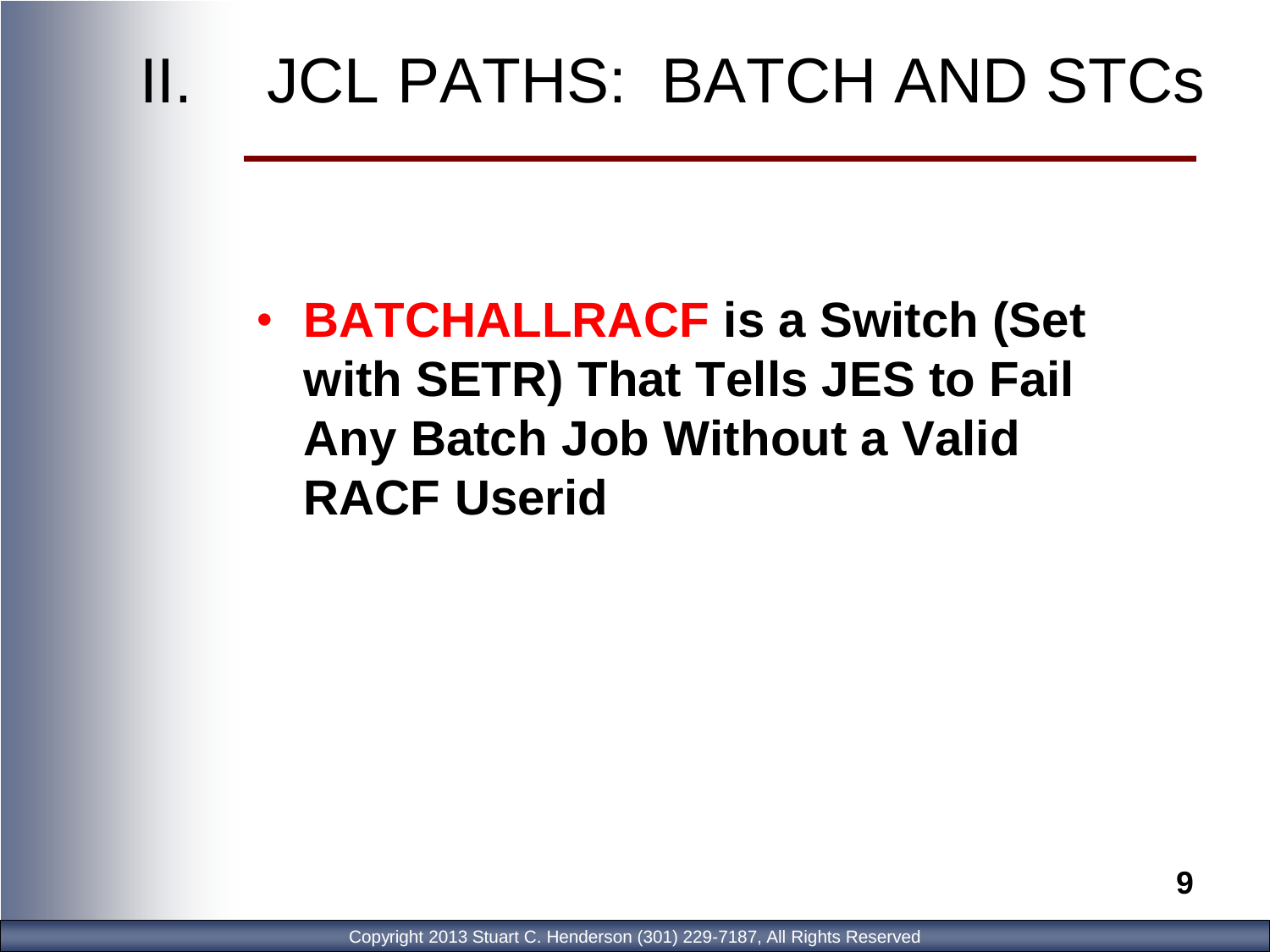- **Userids Are Inherited By Batch Jobs**
- **Another Way to Say This Is That JES Propagates Userids From Submittors Onto Batch Jobs**
- **SUBMIT a Batch Job Without a USER= and It Inherits Your TSO ID**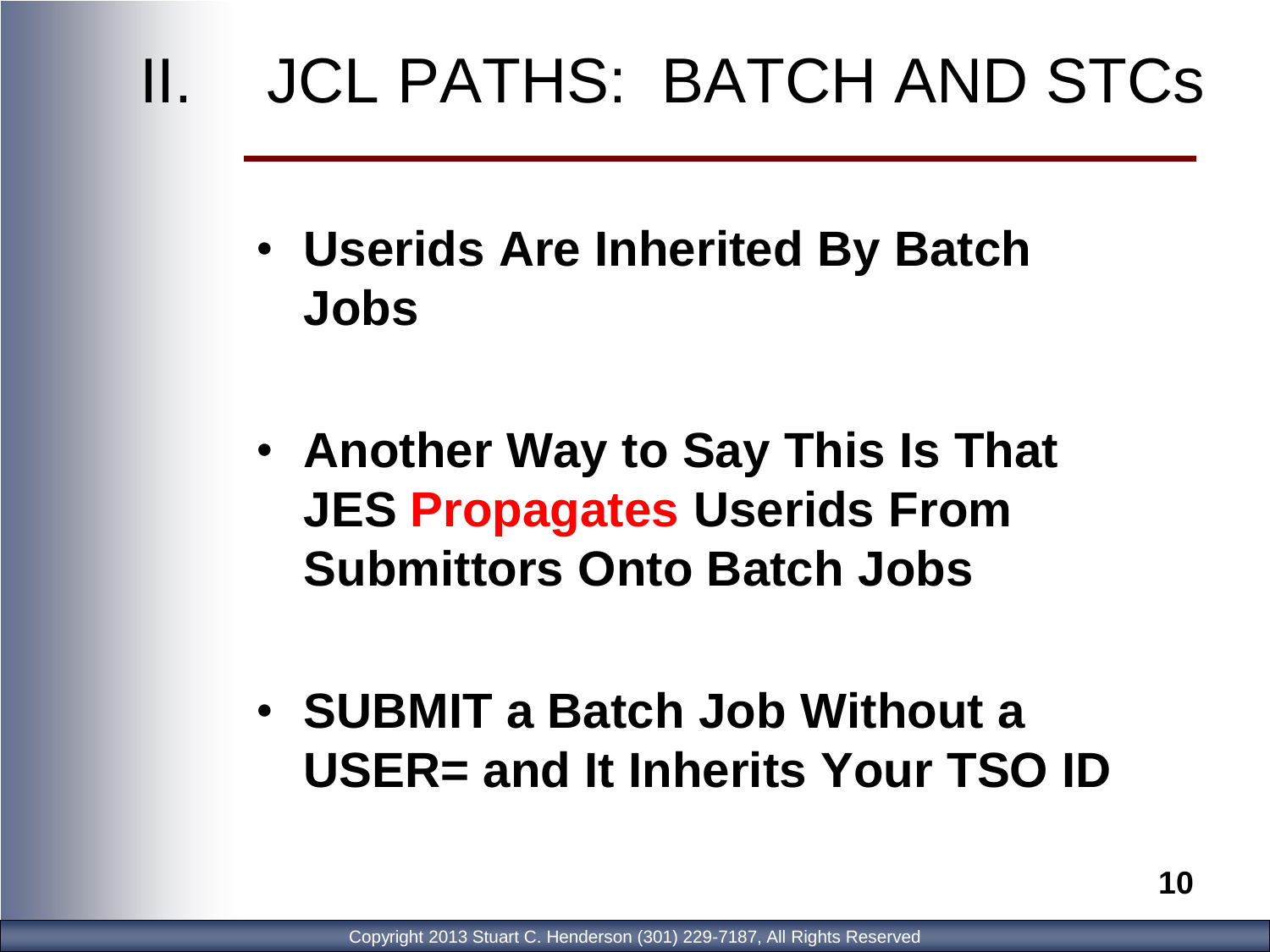- **Suppose You Have All TSO Users Controlled by RACF, and All Started Tasks**
- **Then Almost All or All of Your Batch Jobs Will Have Userids (By Propagation From the Submittor If No Other Way)**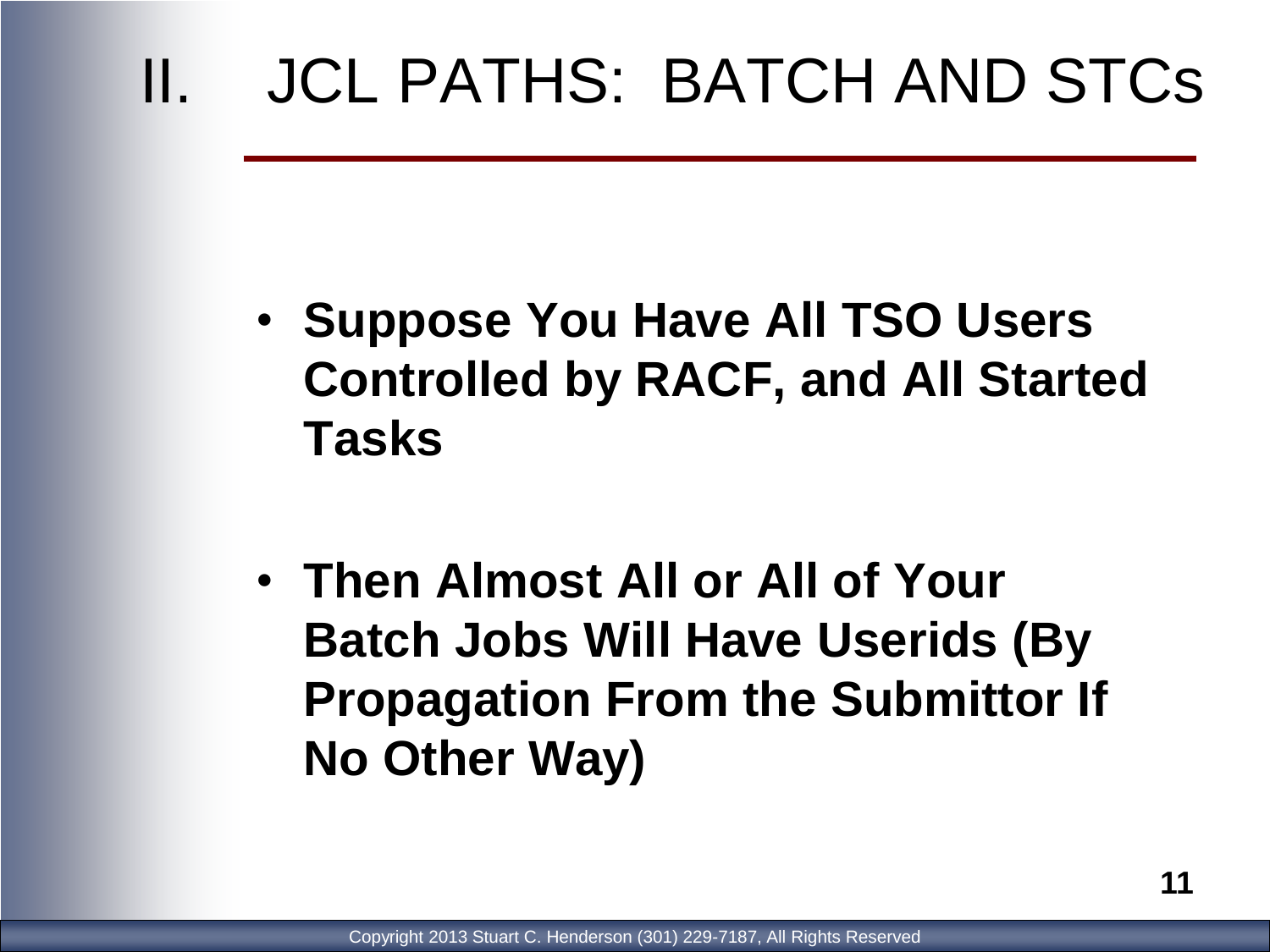- **You Can Check the SMF Type 30 Records (Userid Field Not Equal Zeros) to Ensure That All Your Batch Jobs Run With RACF Userids**
- **There is No WARNING Option for BATCHALLRACF**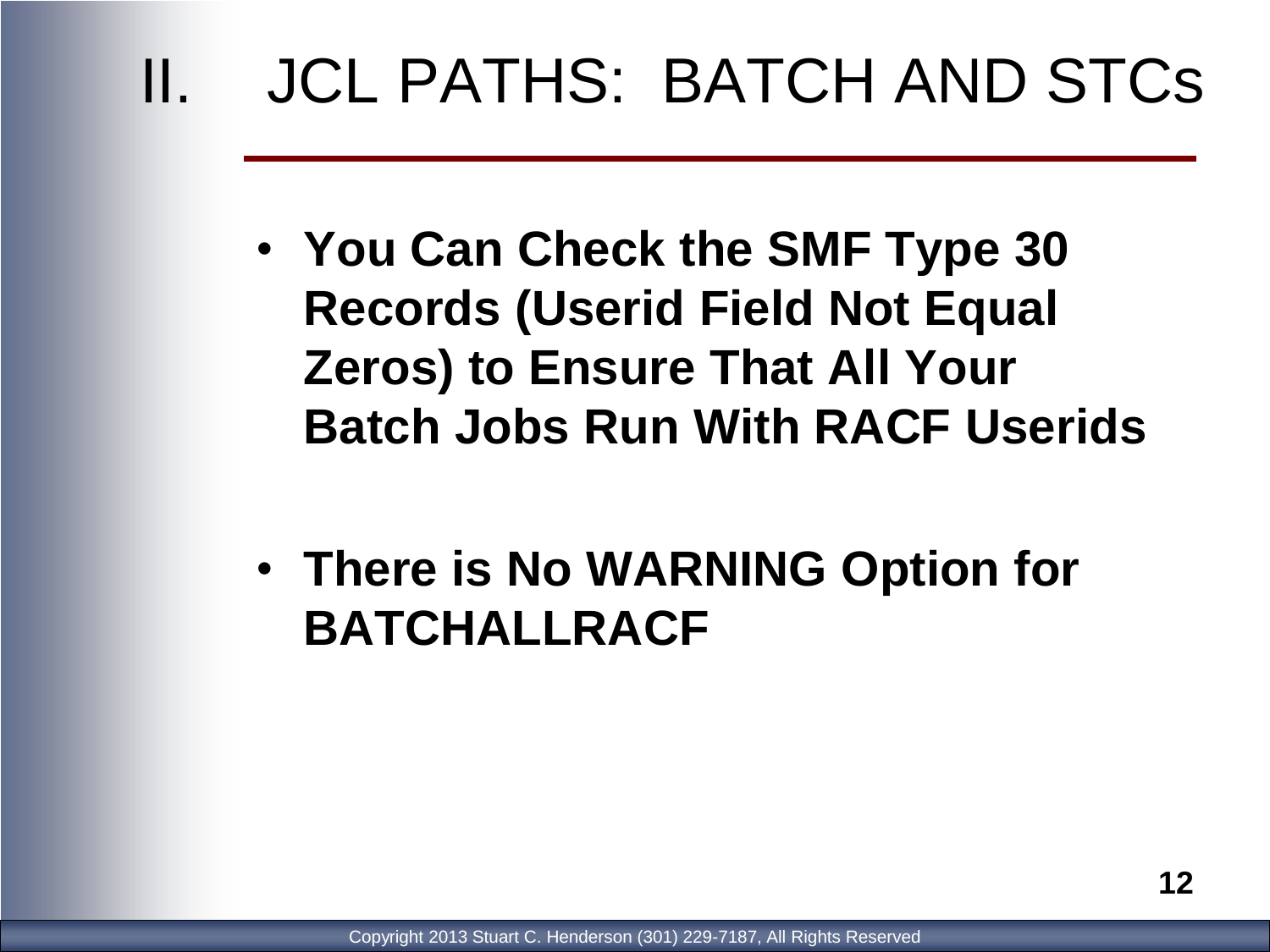- **XBMALLRACF is Similar to BATCHALLRACF, But Used With Joblets in the JES eXecution Batch Monitor**
- **Most Commercial Shops Don't Use XBMALLRACF (Ask Your JES Sysprog)**
- **If You Don't Use XBM, Should You XBMALLRACF?**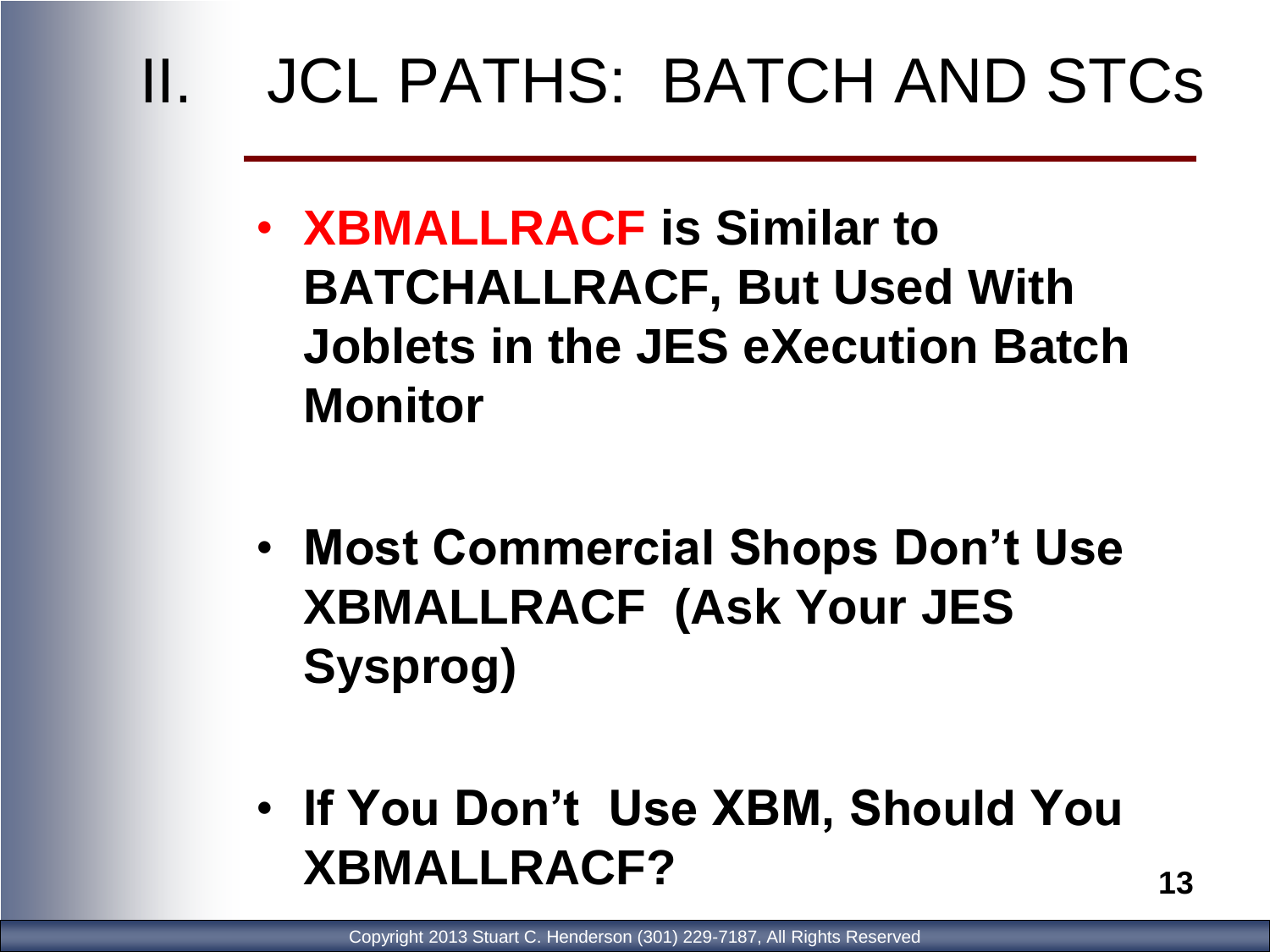- **SURROGAT Is a Resource Class Used To Authorize One Userid to Submit Batch Jobs for a Different Userid Without Having to Provide the Password**
- **Why It Should Be Used With Your Job Scheduling Software (Otherwise All Your Production Batch Jobs Inherit the Same Userid and Look the Same to RACF)**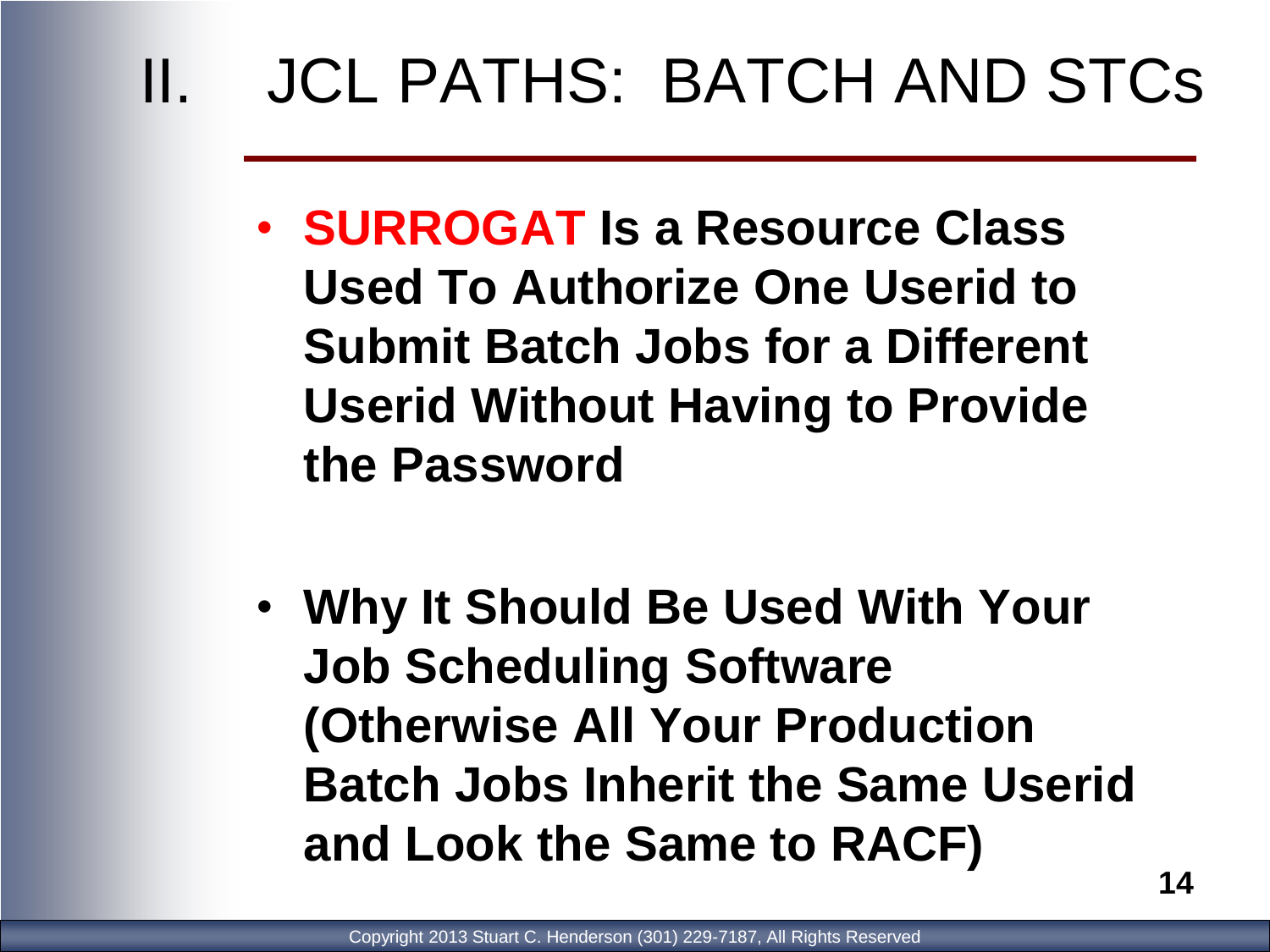- **PROPCNTL is a Resource Class in RACF Used to Tell JES What Userids Not to Propagate**
- **Why Would You Want To Use It With CICS Region Userids?**
- **Why Might This Be Difficult?**
- **So What To Do?**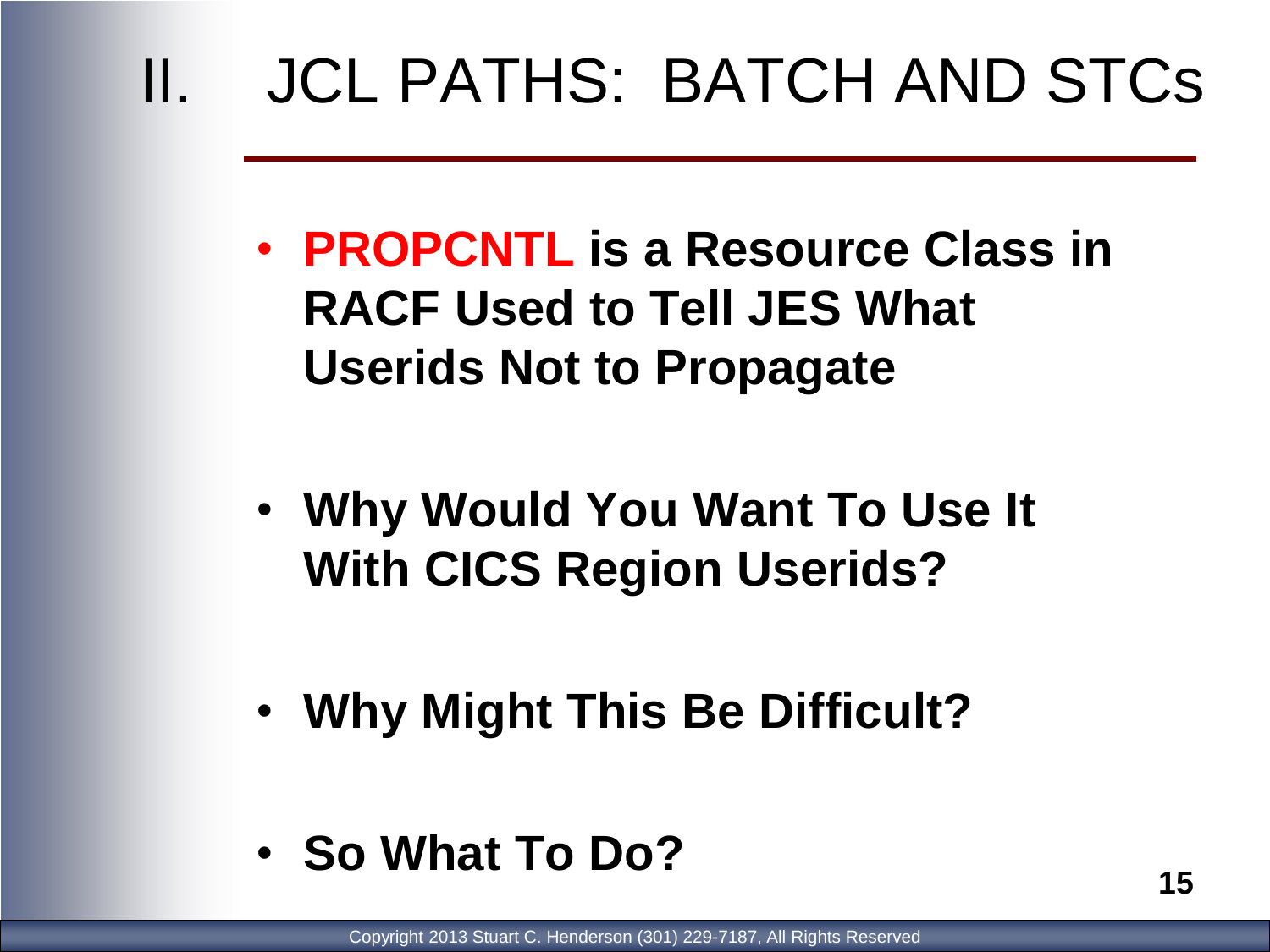• **Started Tasks (Also Named Started Procedures, But Abbreviated STC) Have JCL Like Batch Jobs, But They Are Started By the Operator Command START**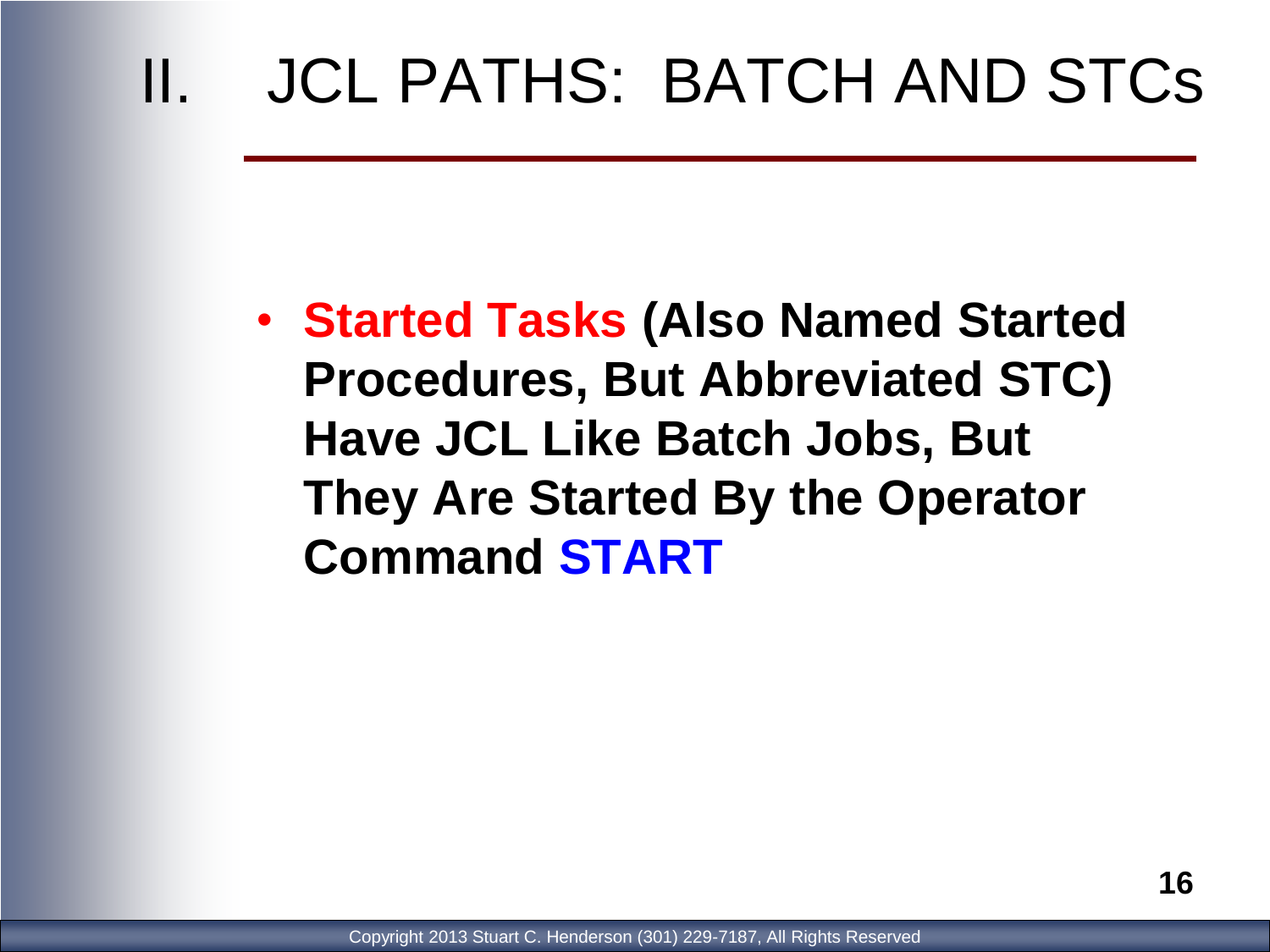- **The START Command Can Be Issued at the Console in the Computer Room**
- **Also From Within a Program, Within a Batch Job, Over NJE and RJE**
- **The OPERCMDS Resource Class Can Be Used to Control Who Can START**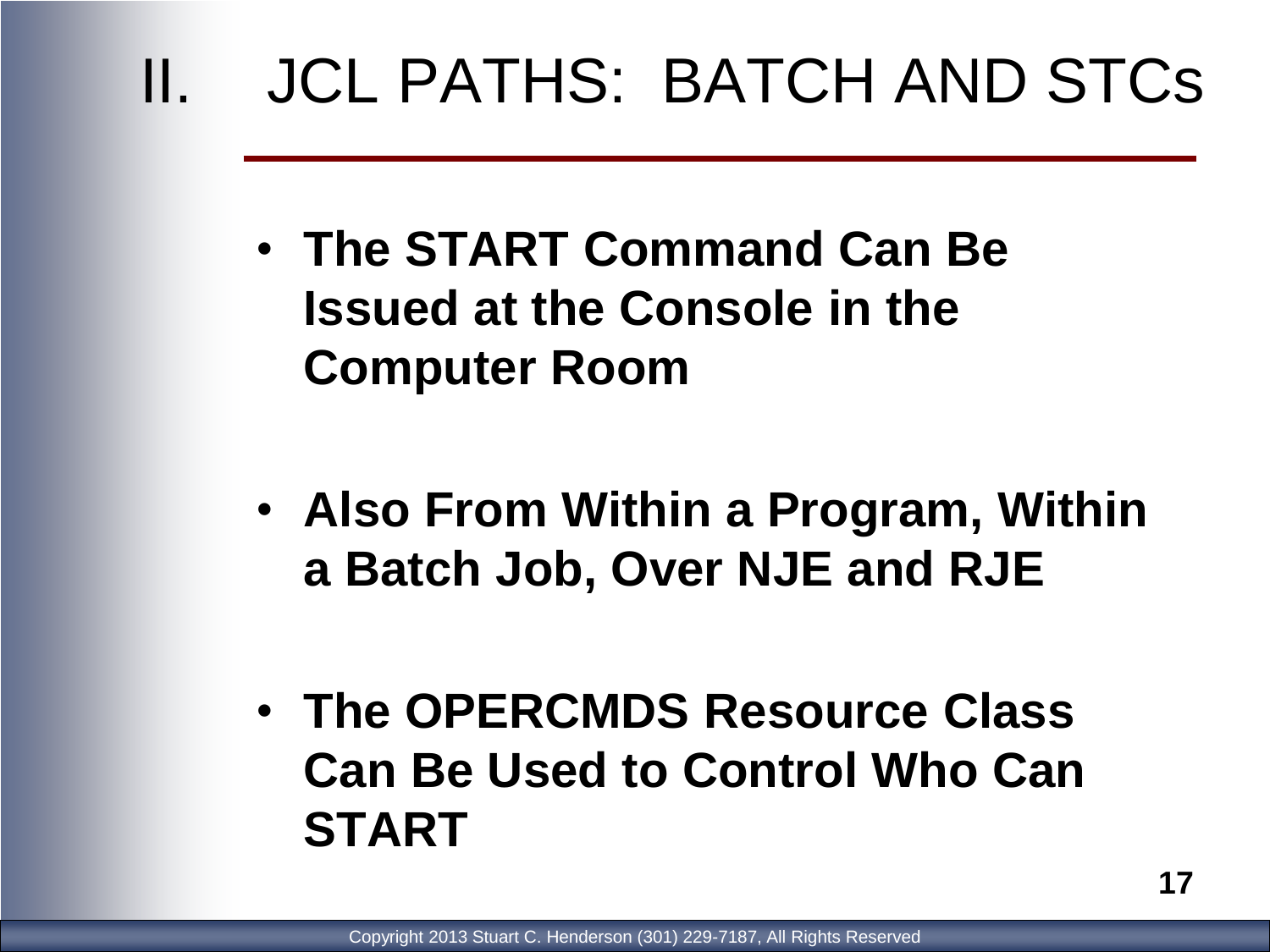- **JCL for STCs and for Batch Jobs is Stored in Proclibs**
- **Do You Know the Names of All the Proclibs Where JCL is Stored?**
- **Do You Know Who Can Update Them? Whether Someone Would Notice?**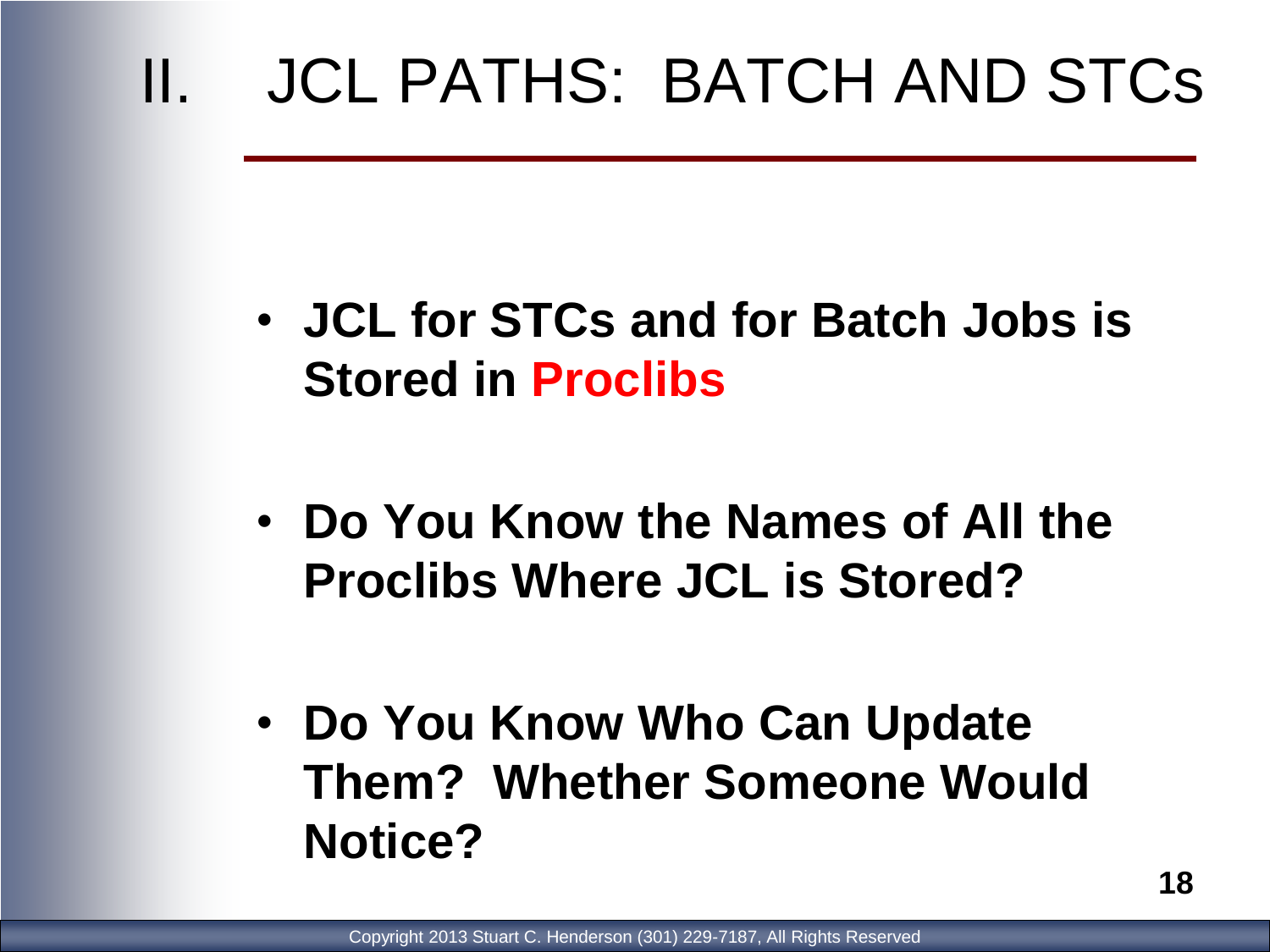- **Userids Are Always Checked for STCs, Using the STARTED Resource Class and The Assembler Module ICHRIN03**
- **See Them in the DSMON Started Procedures Report**
- **What Is The Effect of an Entry \*\* ?**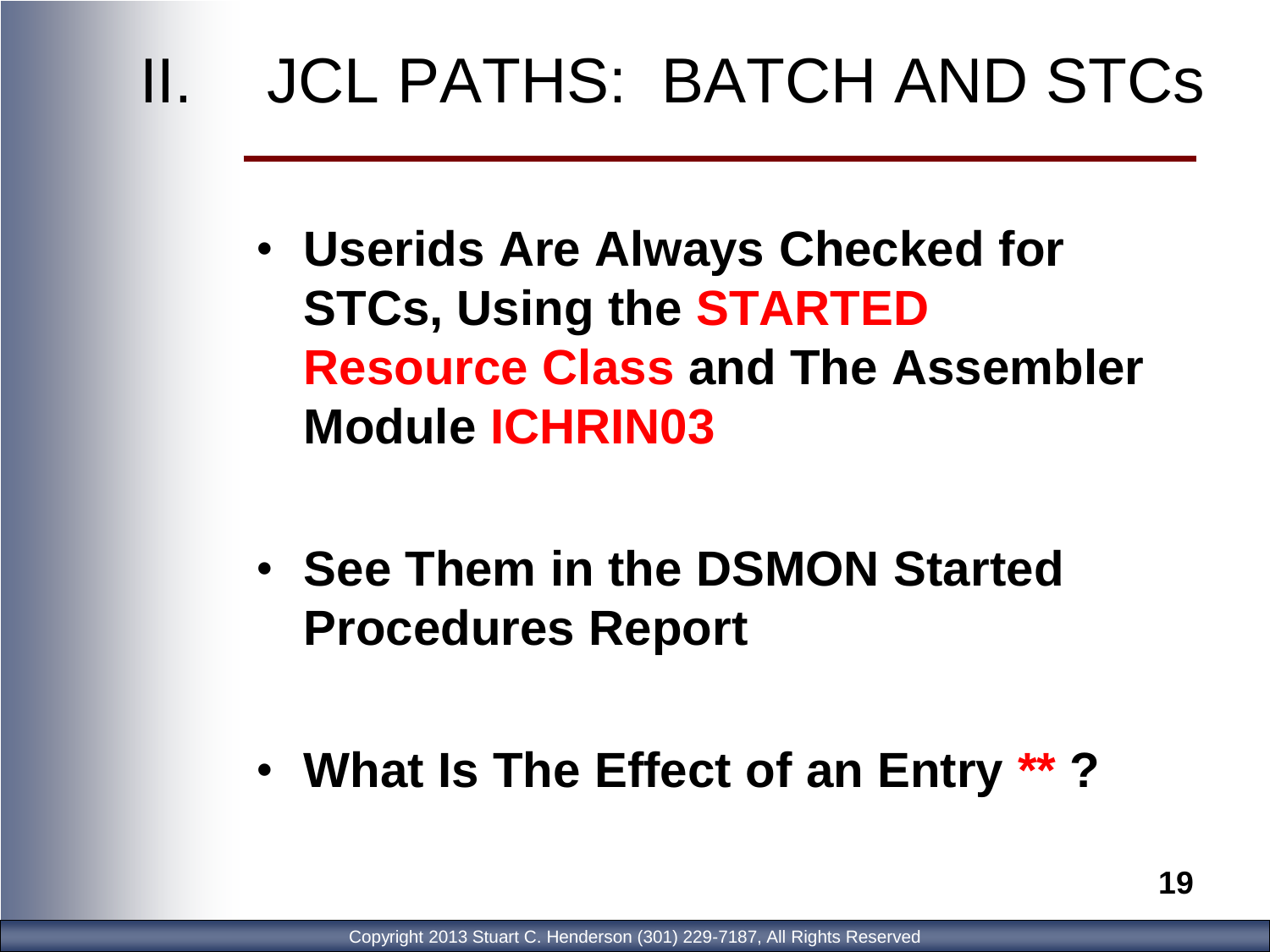#### **While JES Handles Batch Work, VTAM Handles Net Work**

- **SNA (IBM's System Network Architecture)**
- **TCP/IP (Transmission Control Protocol / Internet Protocol) and Other IP Protocols**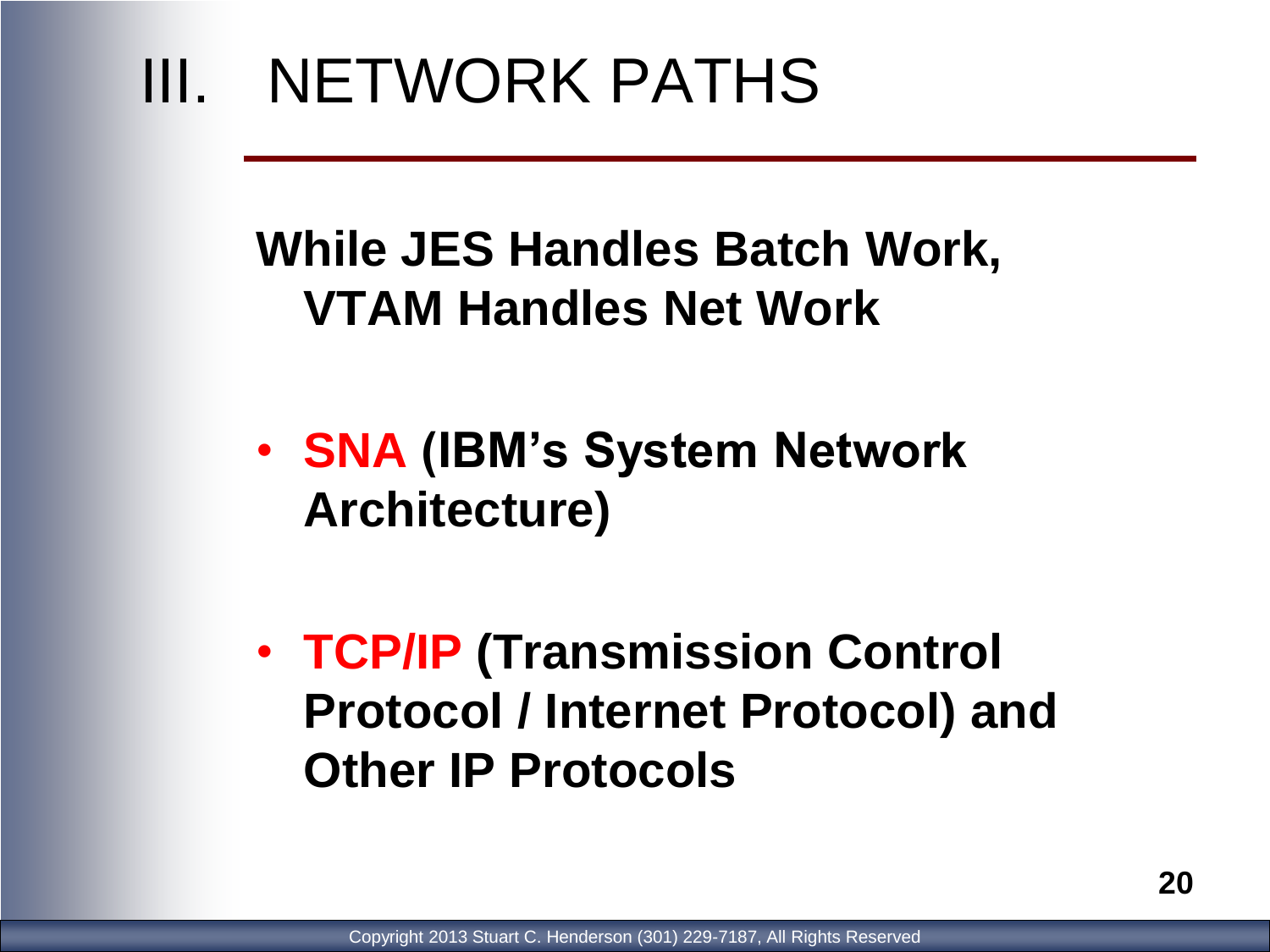#### **SNA (IBM's System Network Architecture)**

**SNA Is Not Dead. You Use It to Log Onto TSO, CICS, etc. The SNA Messages Are Tunneled Inside TCP, But It's Still SNA**

**SNA Is Not Dead. You Use It With Enterprise Extender (Cross Network Binds) Tunneled In UDP**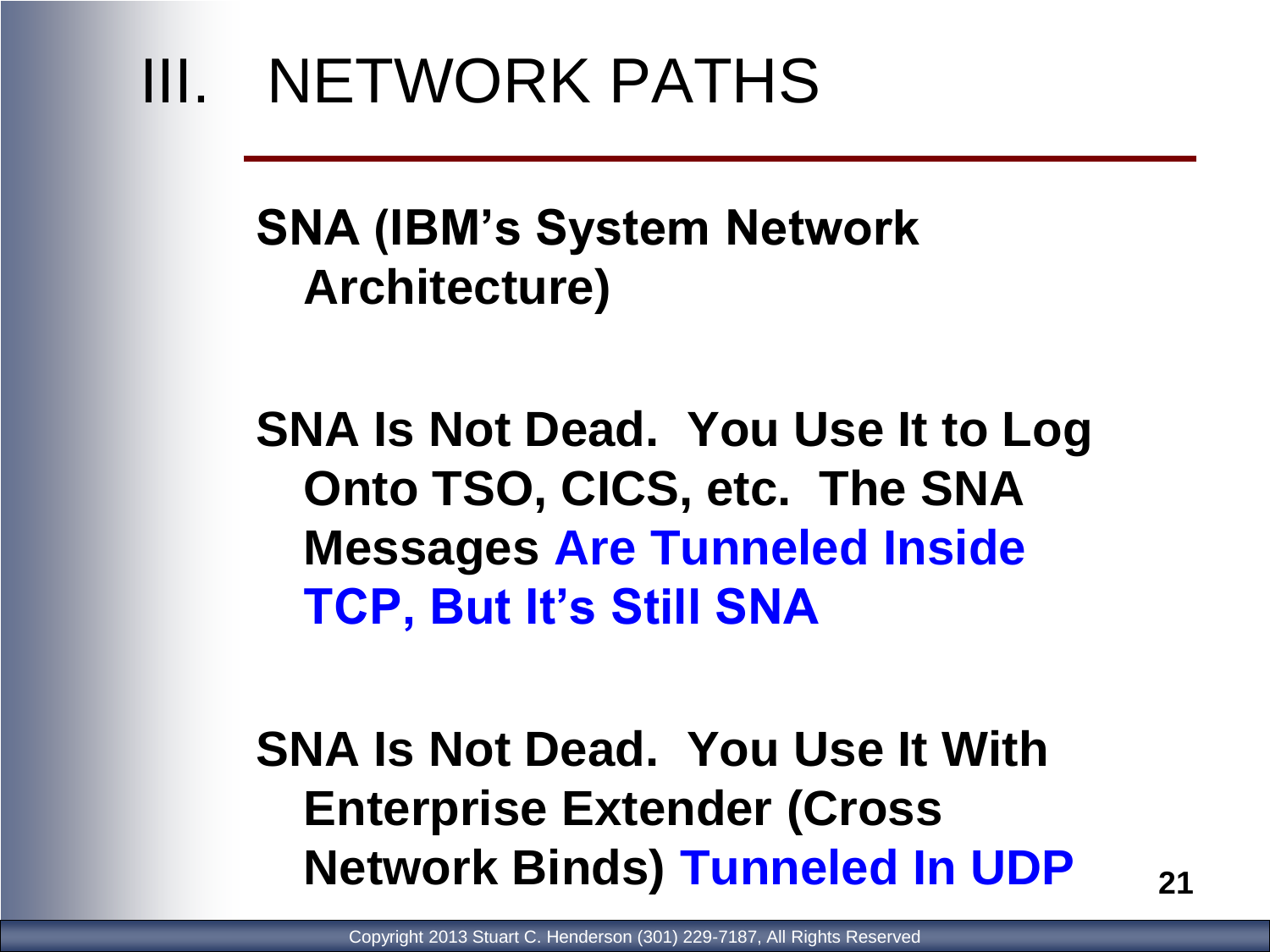#### **SNA Concept: An APPLID (Application Identifier) is the VTAM Name for a Program with a Signon Screen**

#### **Each APPLID is a Path Into Your System**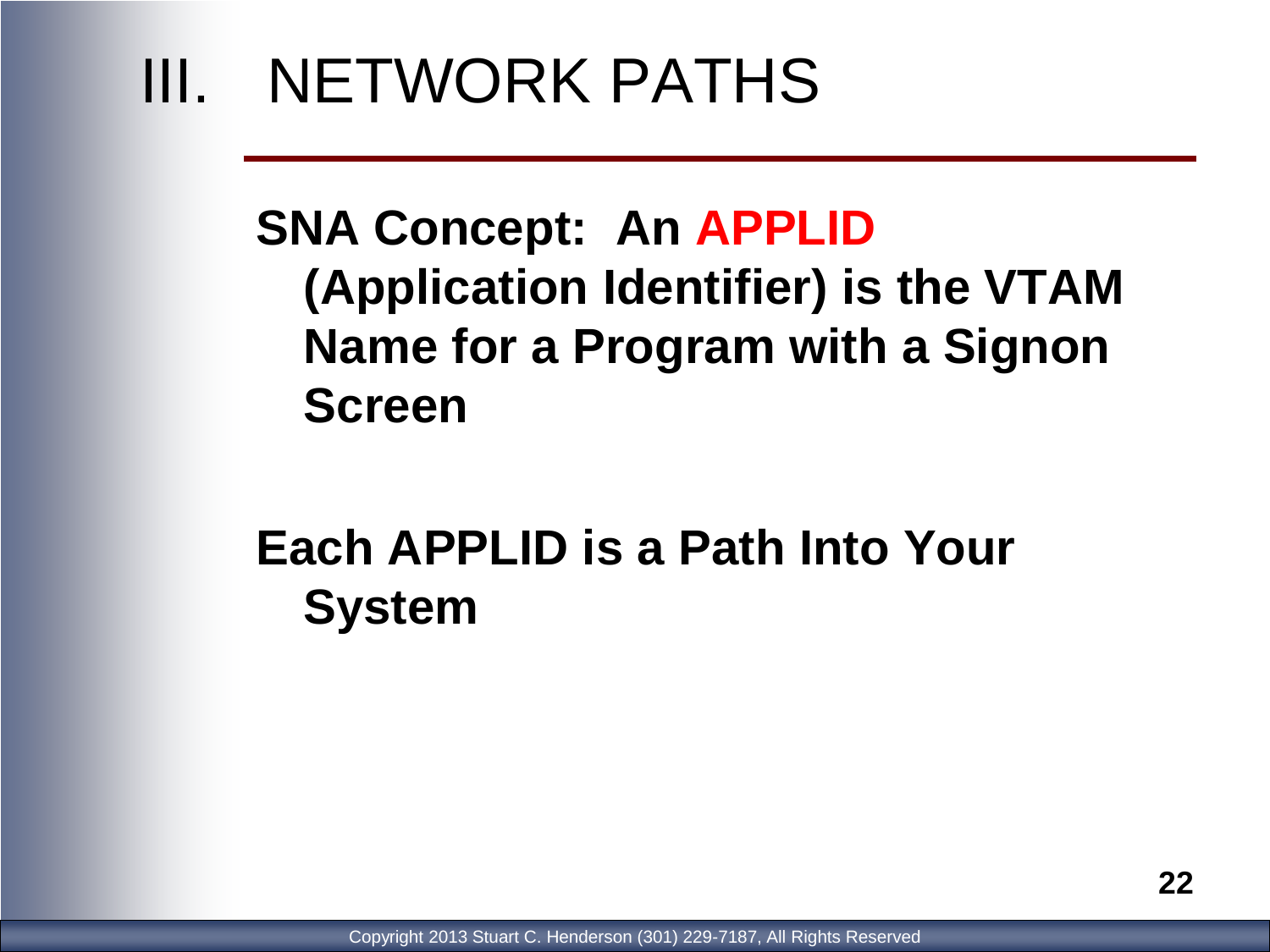#### **Which APPLIDs Have ALWAYS-CALL for Signons?**

#### **Which PROTECTALL?**

#### **What of TSO, CICS, DB2, OMEGAMON?**

#### **What of the APPLIDS Someone Installed and Never Told You About?**

Copyright 2013 Stuart C. Henderson (301) 229-7187, All Rights Reserved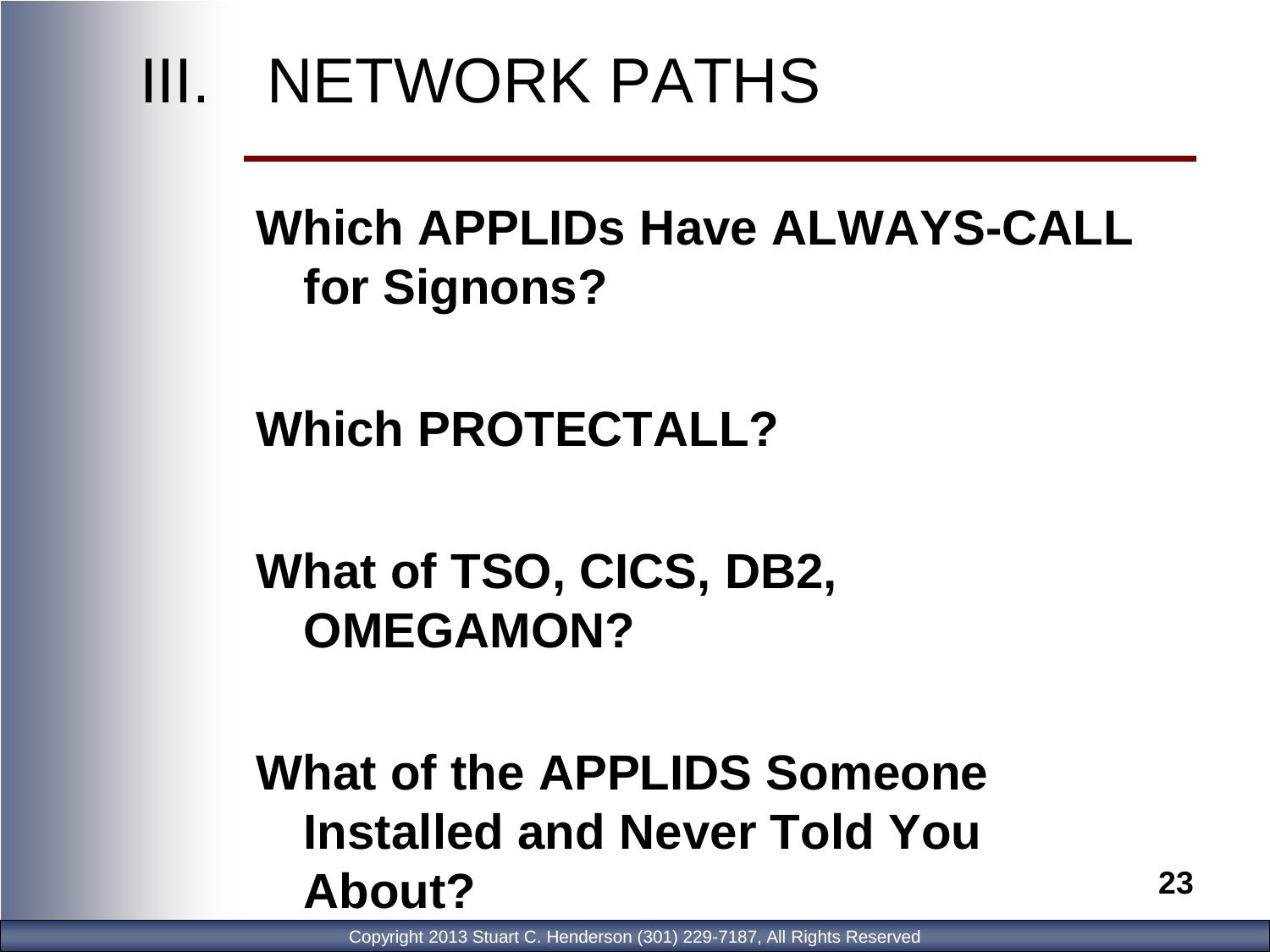- **TSO and SYS1.UADS, the TSO Segment in RACF, the APPL Resource Class**
- **Which APPLIDs Wised Up After Not Originally Being ALWAYS-CALL?**
- **DB2 and TCPALVER**
- **How to Learn All the APPLIDs**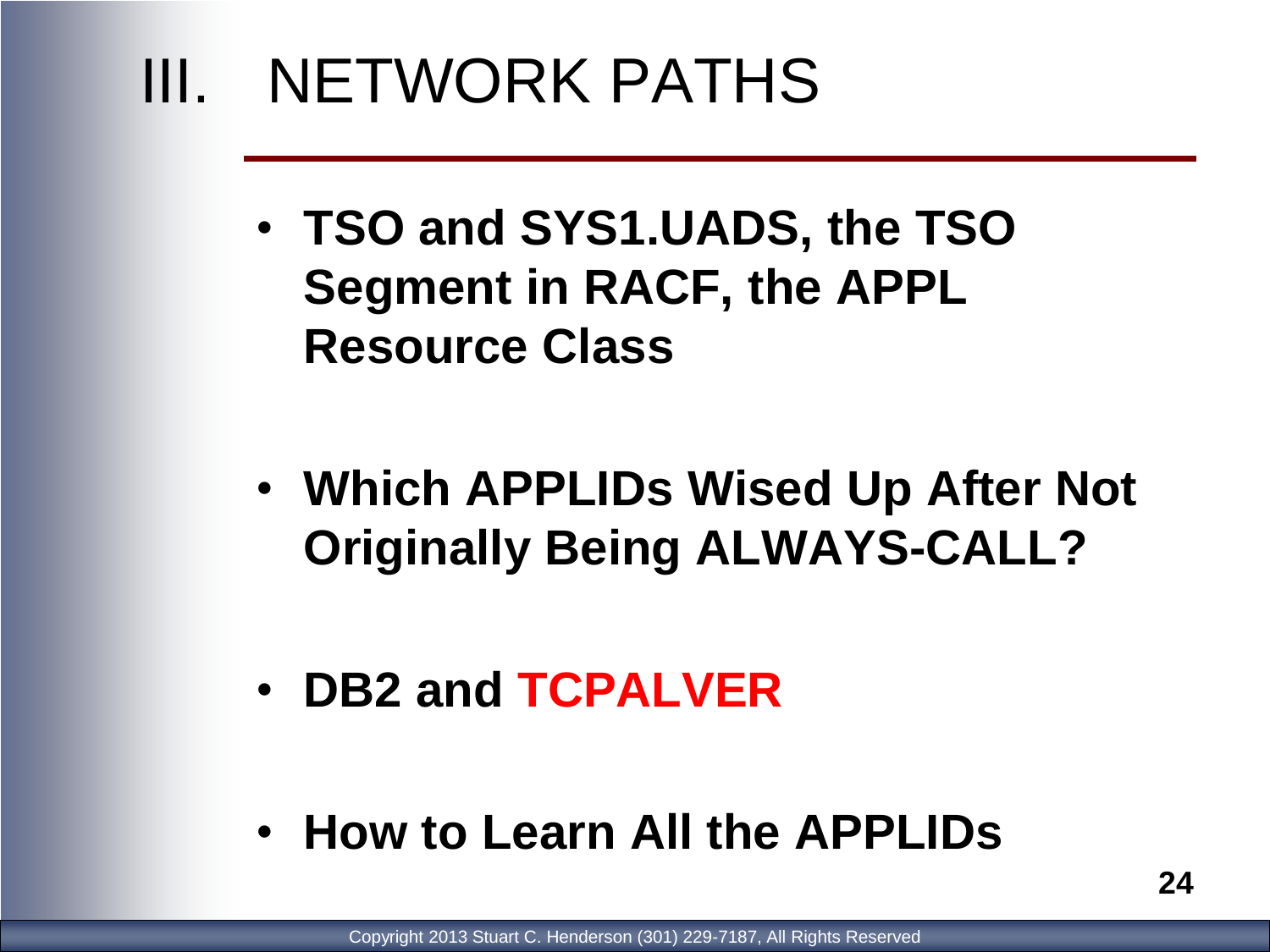• **With Enterprise Extender, SNA is Tunneled Inside UDP Packets. You Might Use This to Connect Your SNA Network to a Business Partner's (Bank to CredCard Processor, for Example)**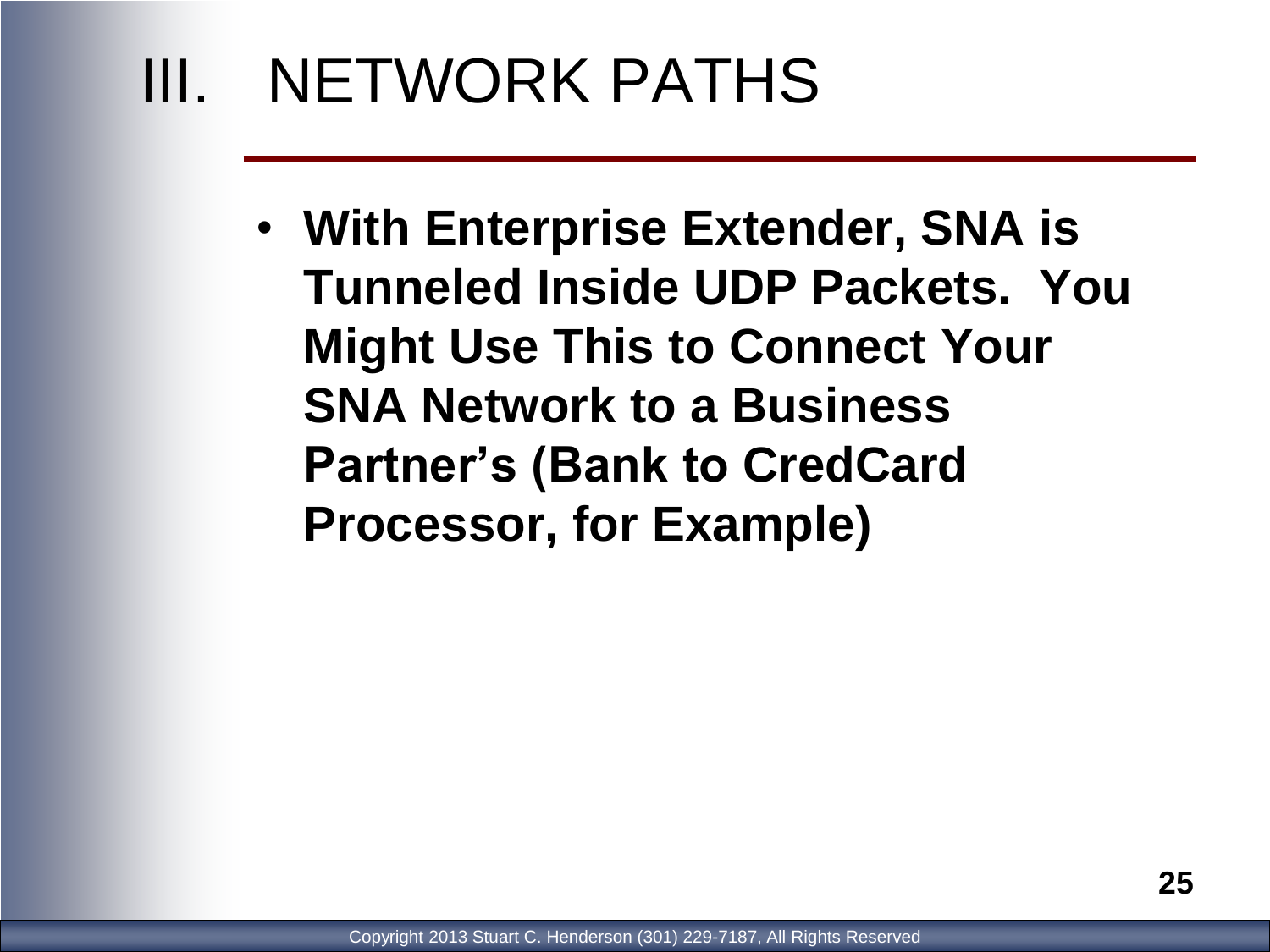- **When VTAM Allowed Cross Network Connections Like Enterprise Extender, It Had to Loosen Some of Its Requirements**
- **(Like the One Preventing Any Connection to a Terminal or APPLID Not Pre-Defined to VTAM)**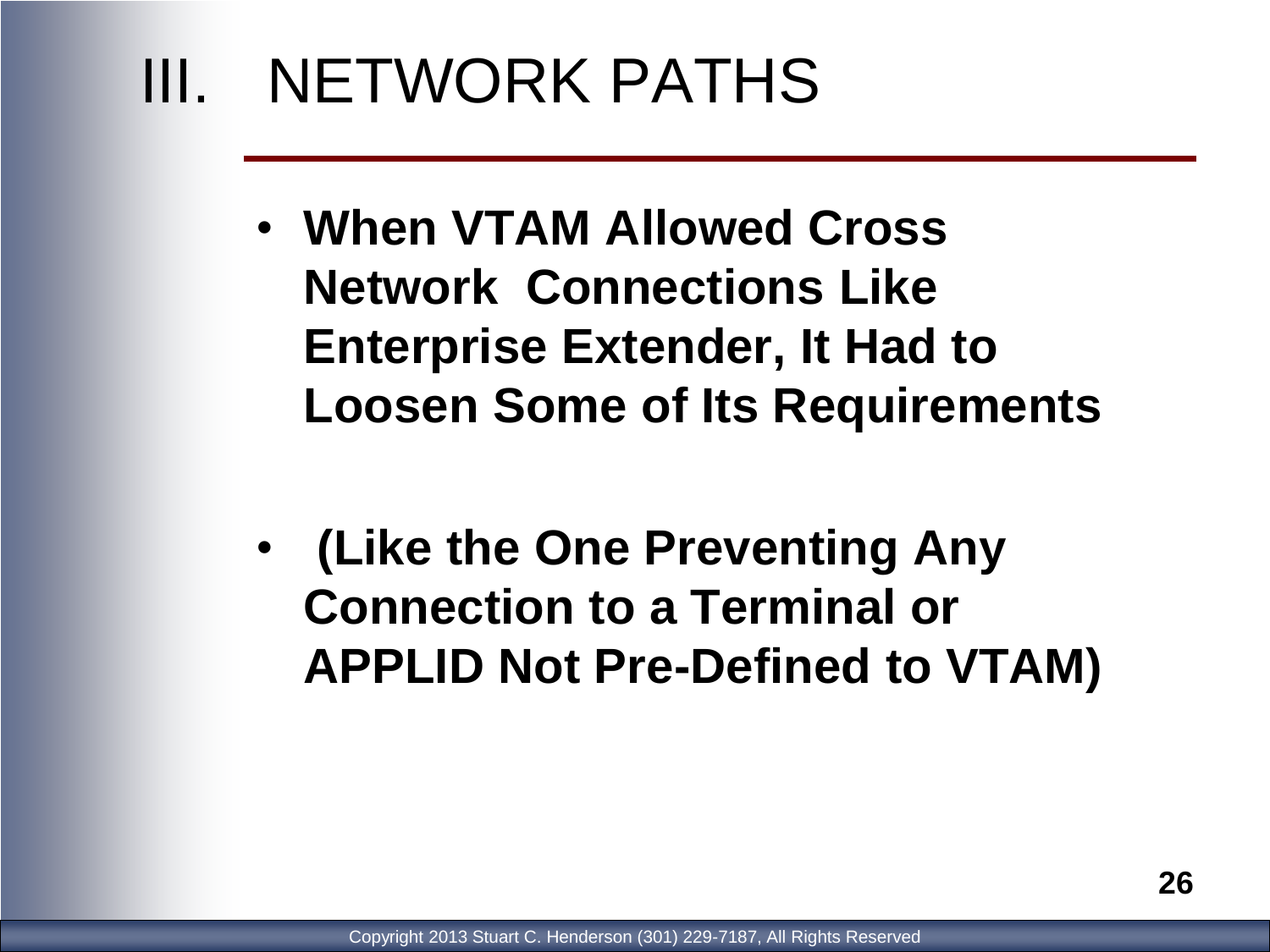- **This Makes Cross Network SNA Connections Susceptible to Some of the Same Attacks That Affect TCP/IP (Man in the Middle, Spoofing, DOS)**
- **Who Is Responsible for Securing These Connections: VTAM Sysprog or RACF Admin or Someone Else?**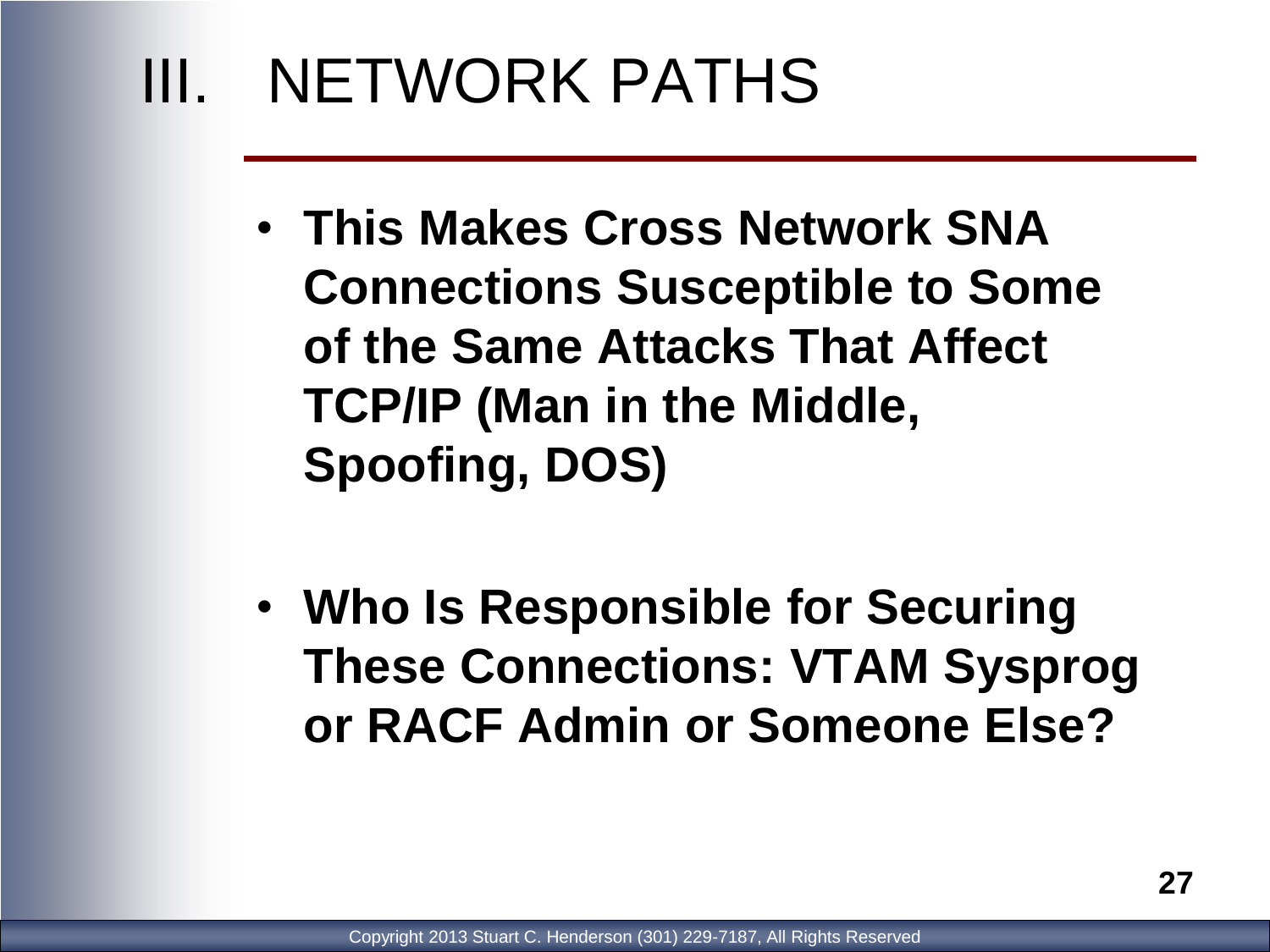- **A Variety of Tools Are Available to Tighten the Security Over Cross Network Connections:**
- **Options in the VTAM Configuration File**
- **RACF Resource Classes (VTAMAPPL, APPCLU)**
- **Software Such as the SNA Firewall from Net'Q.**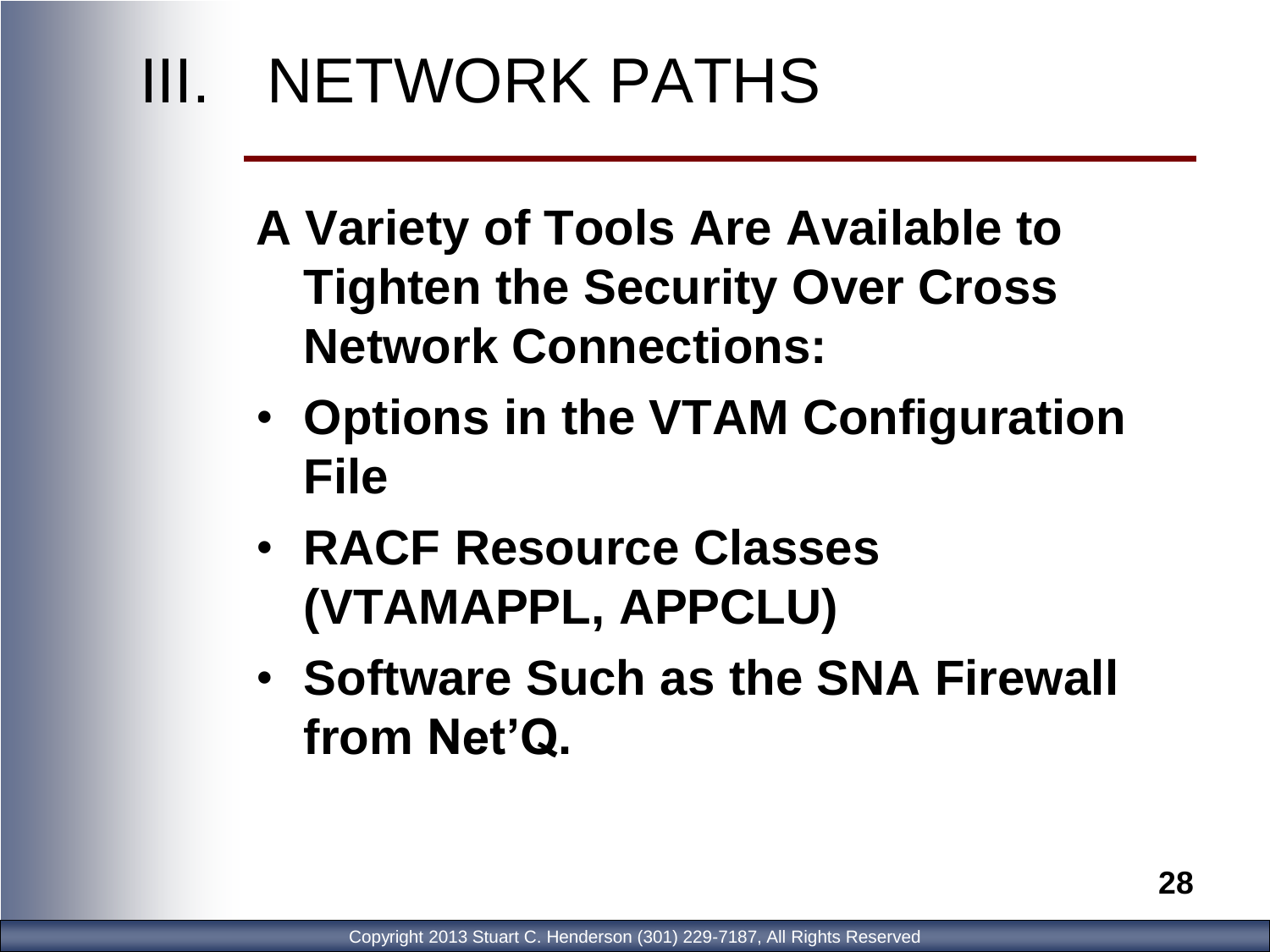**The IP in TCP/IP Provides Routing, Getting the Message to the Computer It Needs to Reach**

**TCP Rides On Top of IP, Providing the Application Support Once the Message Reaches the Right Computer**

#### **Each Application is Assigned a Port Number to Identify It**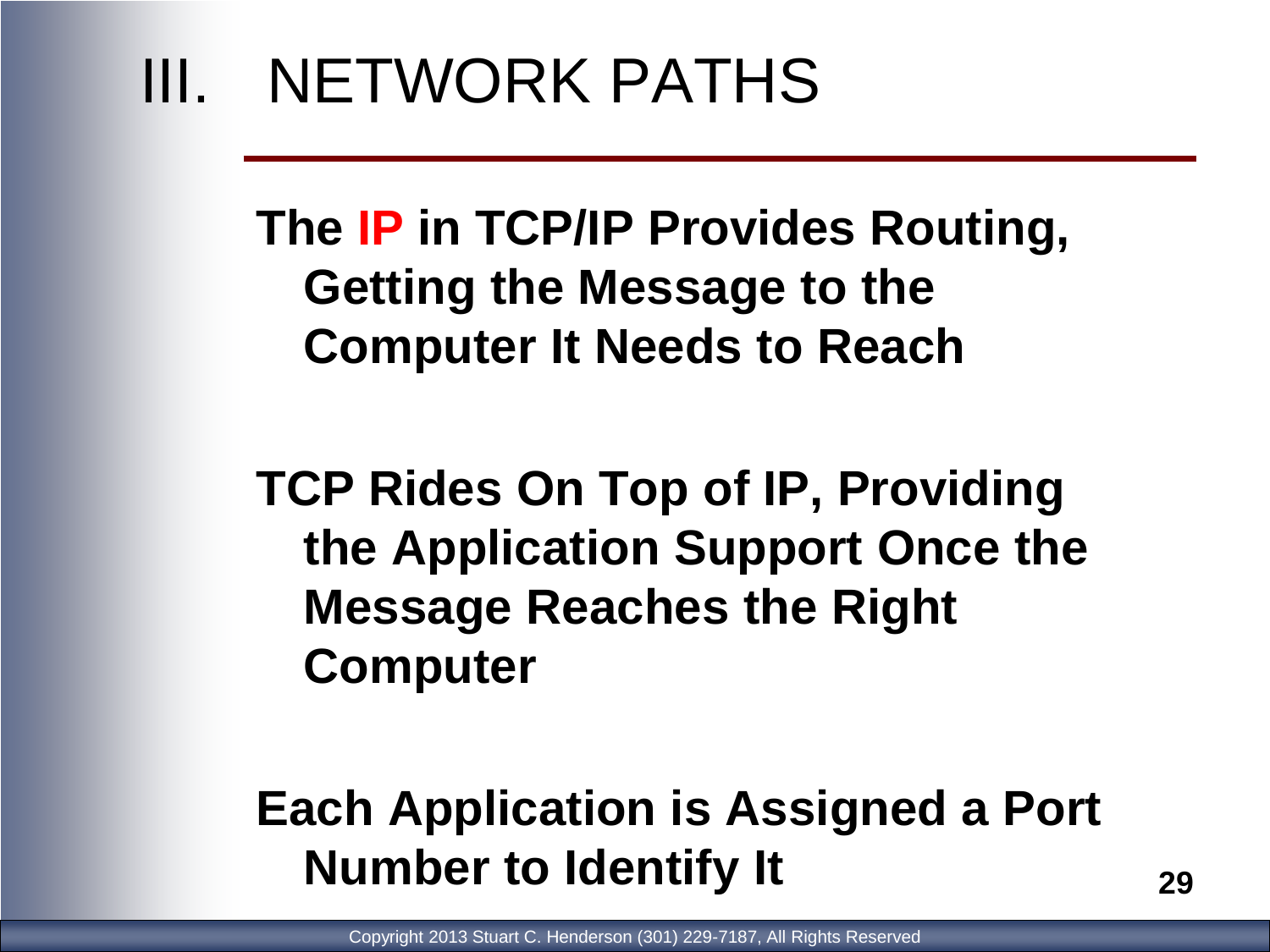#### **Each Port is a Path Into Your System Which You Need to Control**

**You Can Block the Ports in the TCP/IP Control File: Use Keywords RESTRICTLOWPORTS, DENY, RESERVED, and SAF**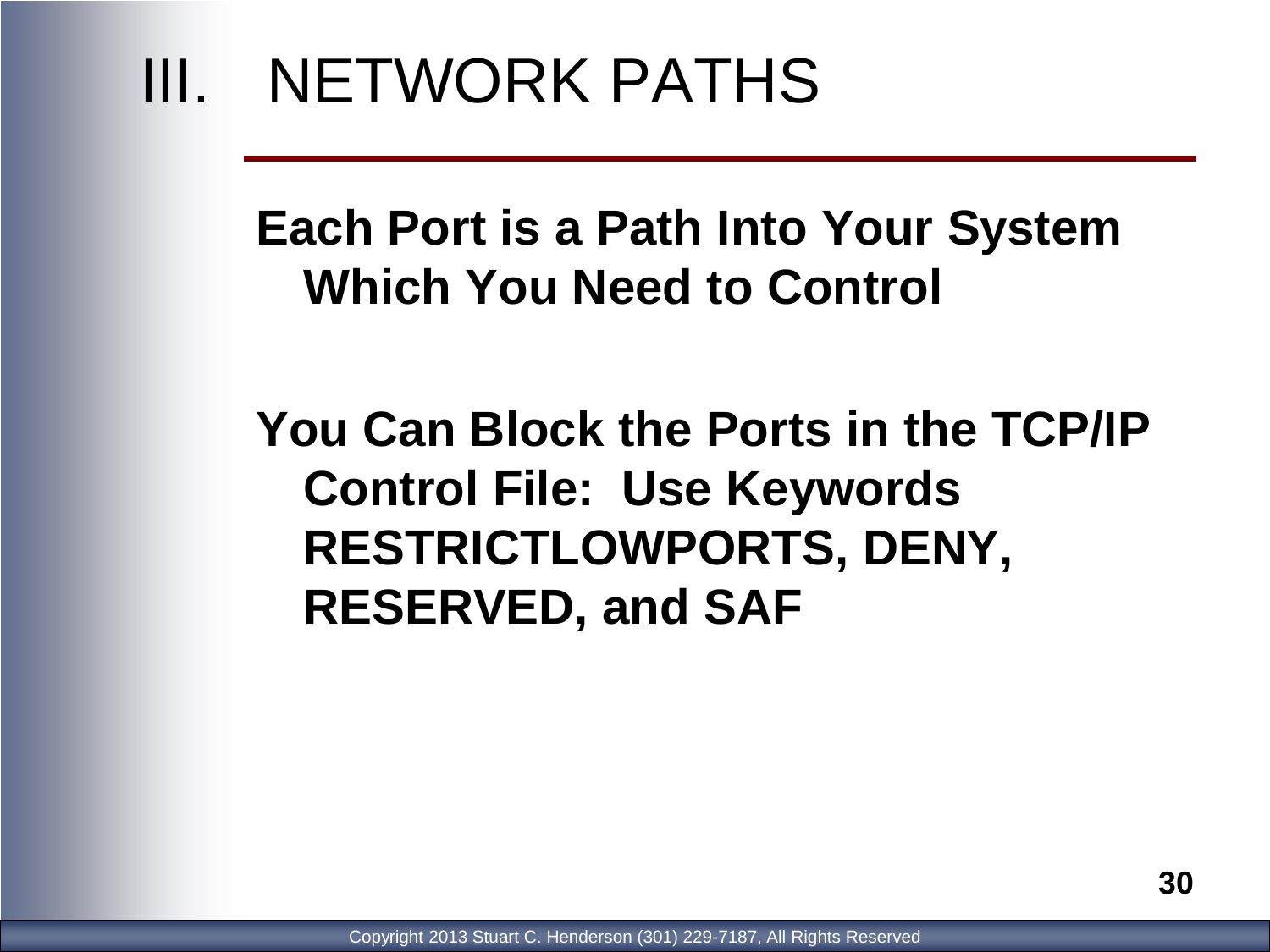**Some Applications Can Make It Possible for People to Use Your Computer Without a RACF ID:**

- **FTP with Anonymous Login**
- **http with BPX.SERVER, BPX.DAEMON, SURROGAT**
- **rlogin, rexec, rsh (see the .rhosts file)**

#### **Sometimes You Want to Allow This (Customers Reading Your Ads)**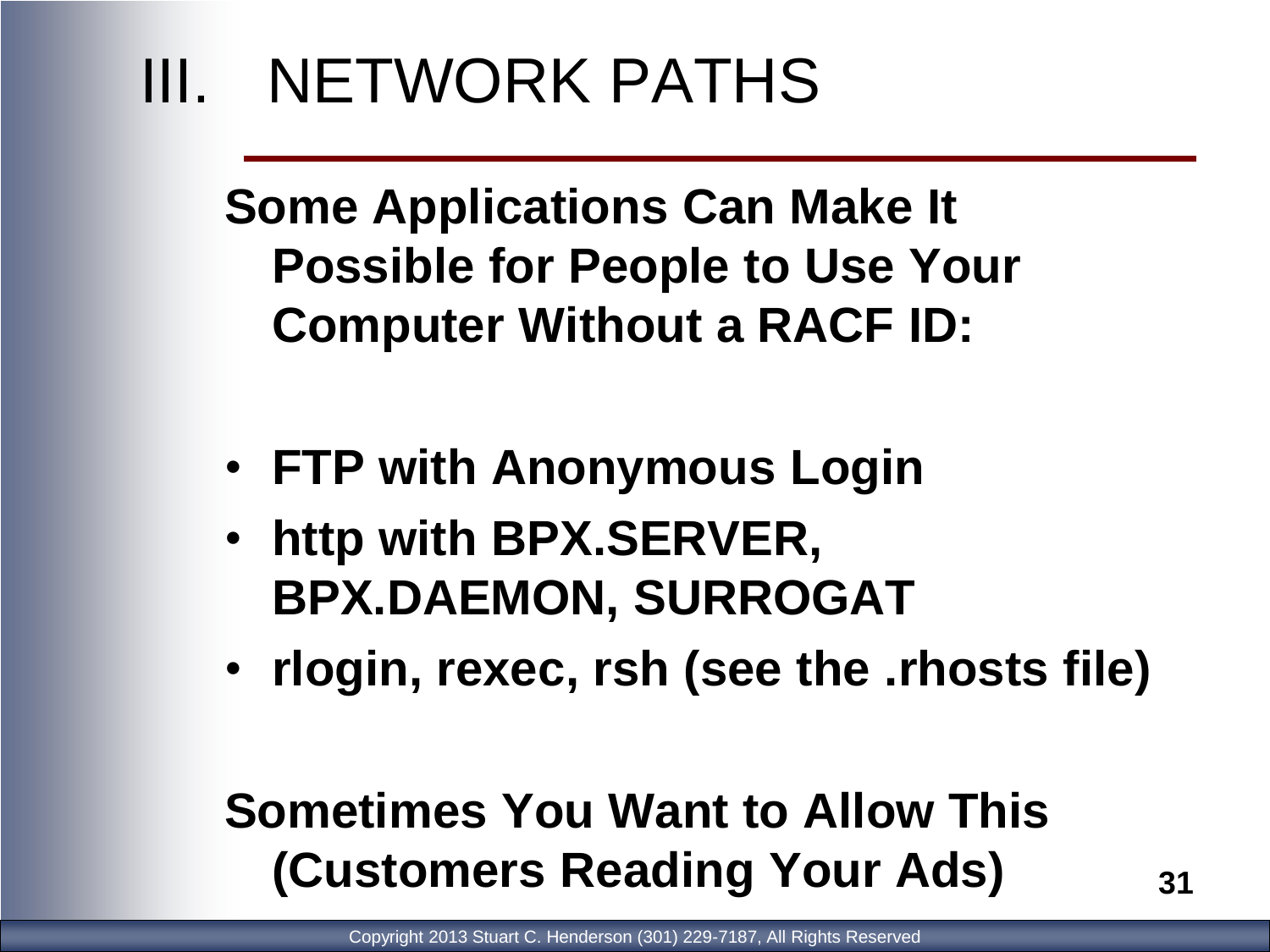#### **Besides TCP, Other Protocols Ride On Top of IP:**

- **ICMP**
- **UDP**

#### **How to Manage Them**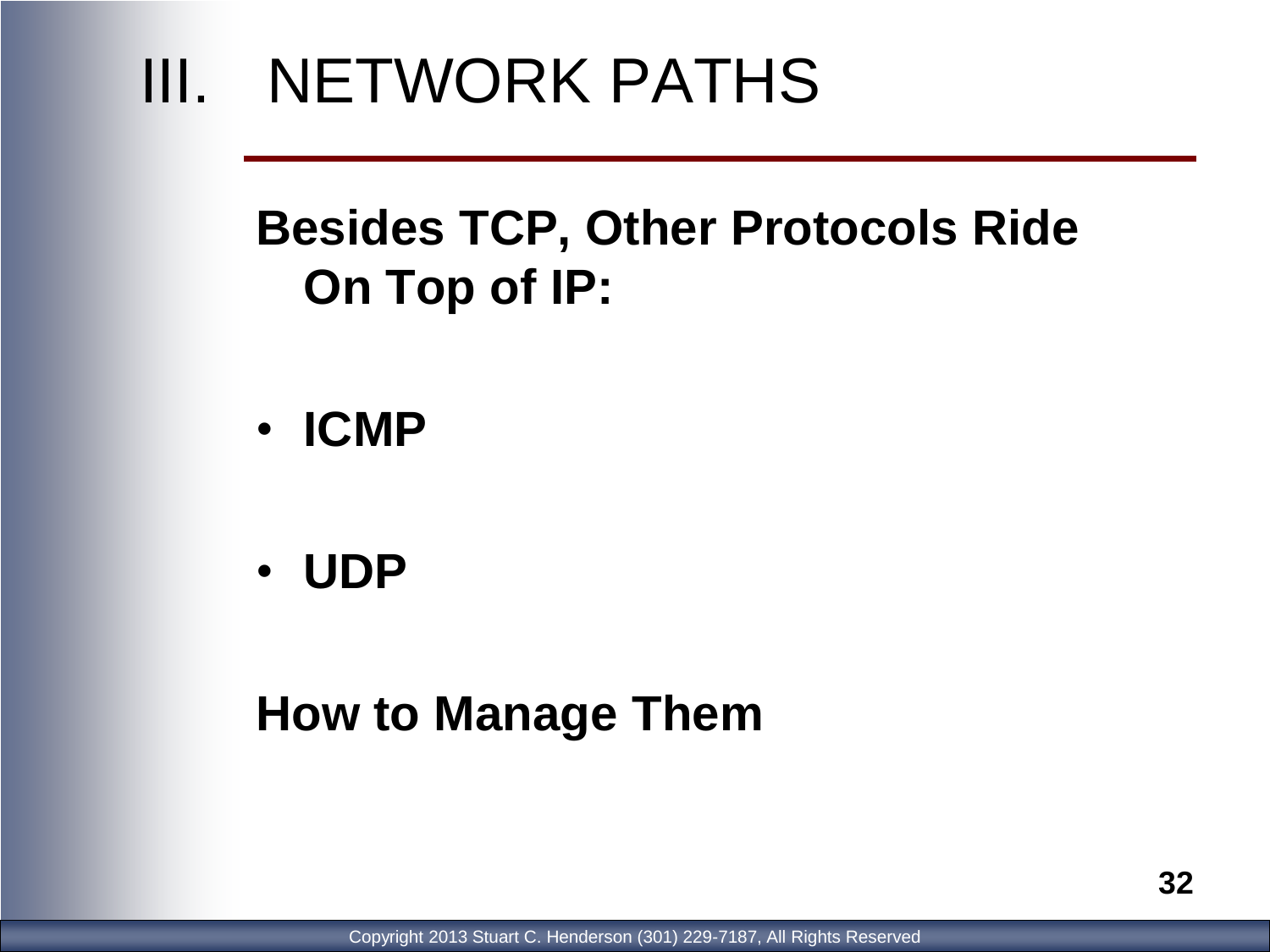#### **Who Is Responsible for Securing Each of These?**

#### **Is the Quality Assurance and Change Control As Good As What You Have for Production Batch Jobs?**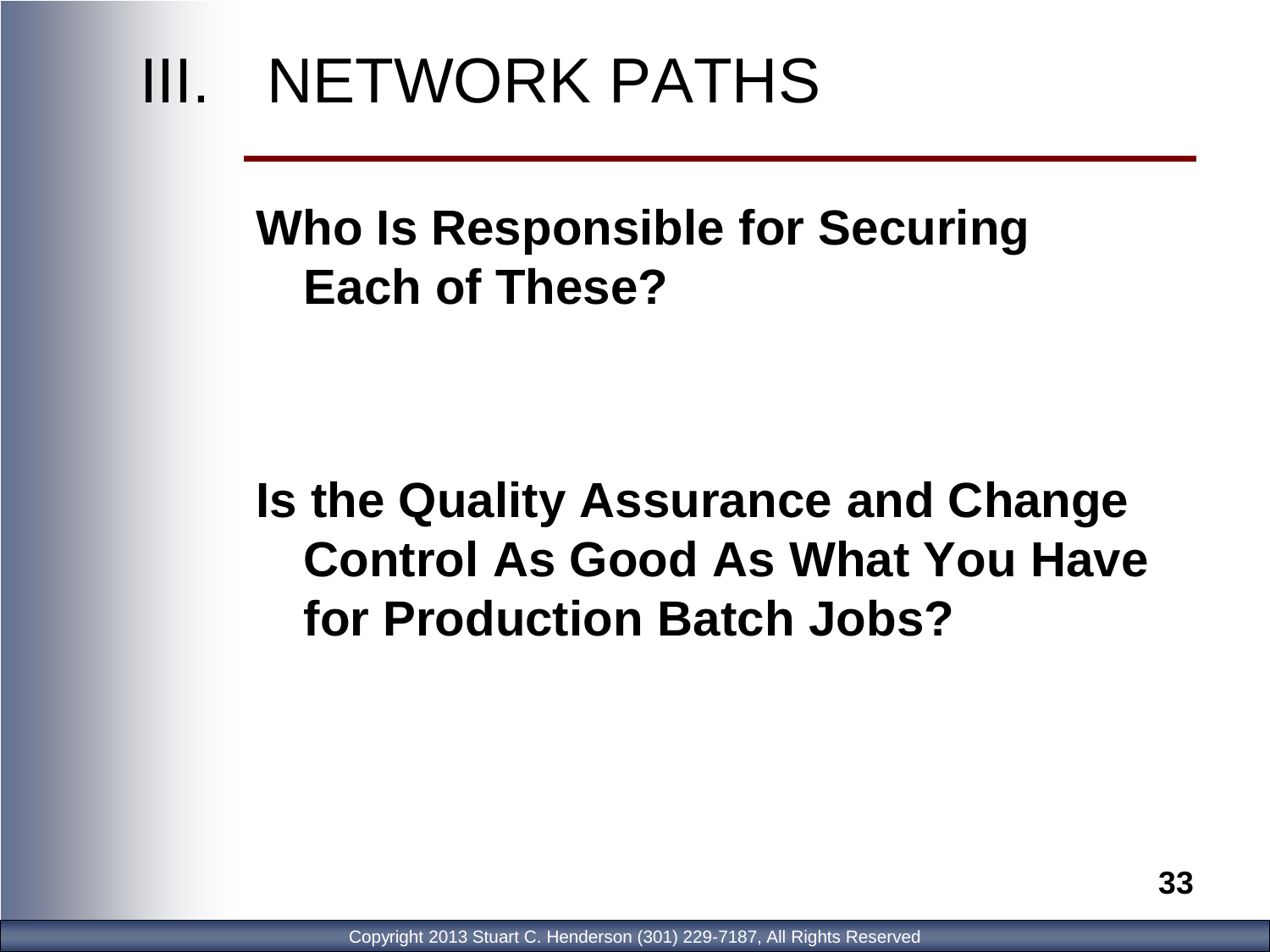**To Be Able to Demonstrate the Quality of Our Security, We Need to Address Every Path Systematically, Applying:**

- **1. The ALWAYS-CALL Concept**
- **2. The PROTECTALL Concept**
- **3. Quality of Administration (Passwords, Naming Standards, Responsibility and Authority, Focused Control of Open Paths)**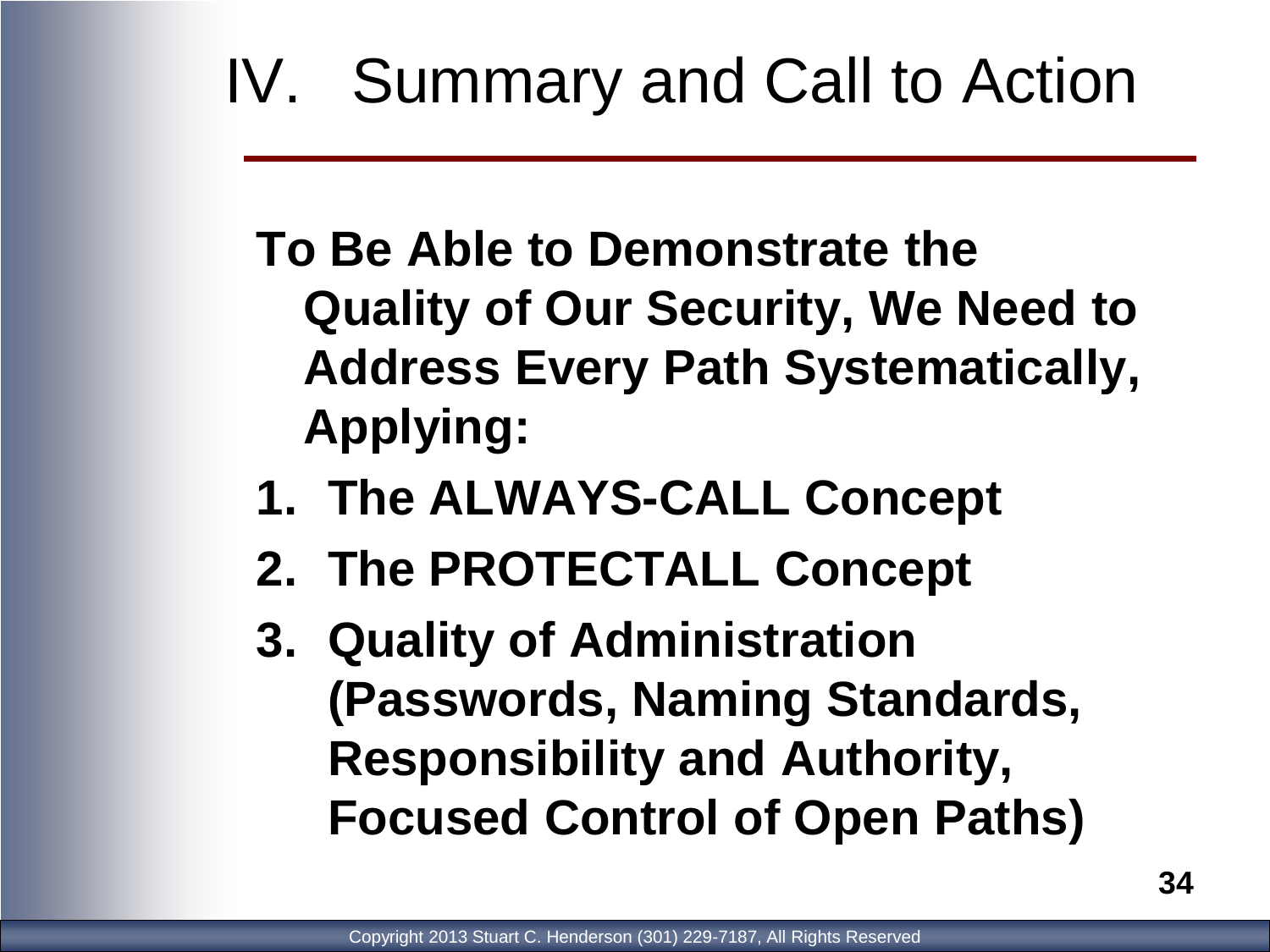• **If We Don't Stop to Consider, It's Easy to Think We're Protecting Everything Properly, and Still Be Missing Important Coverage.**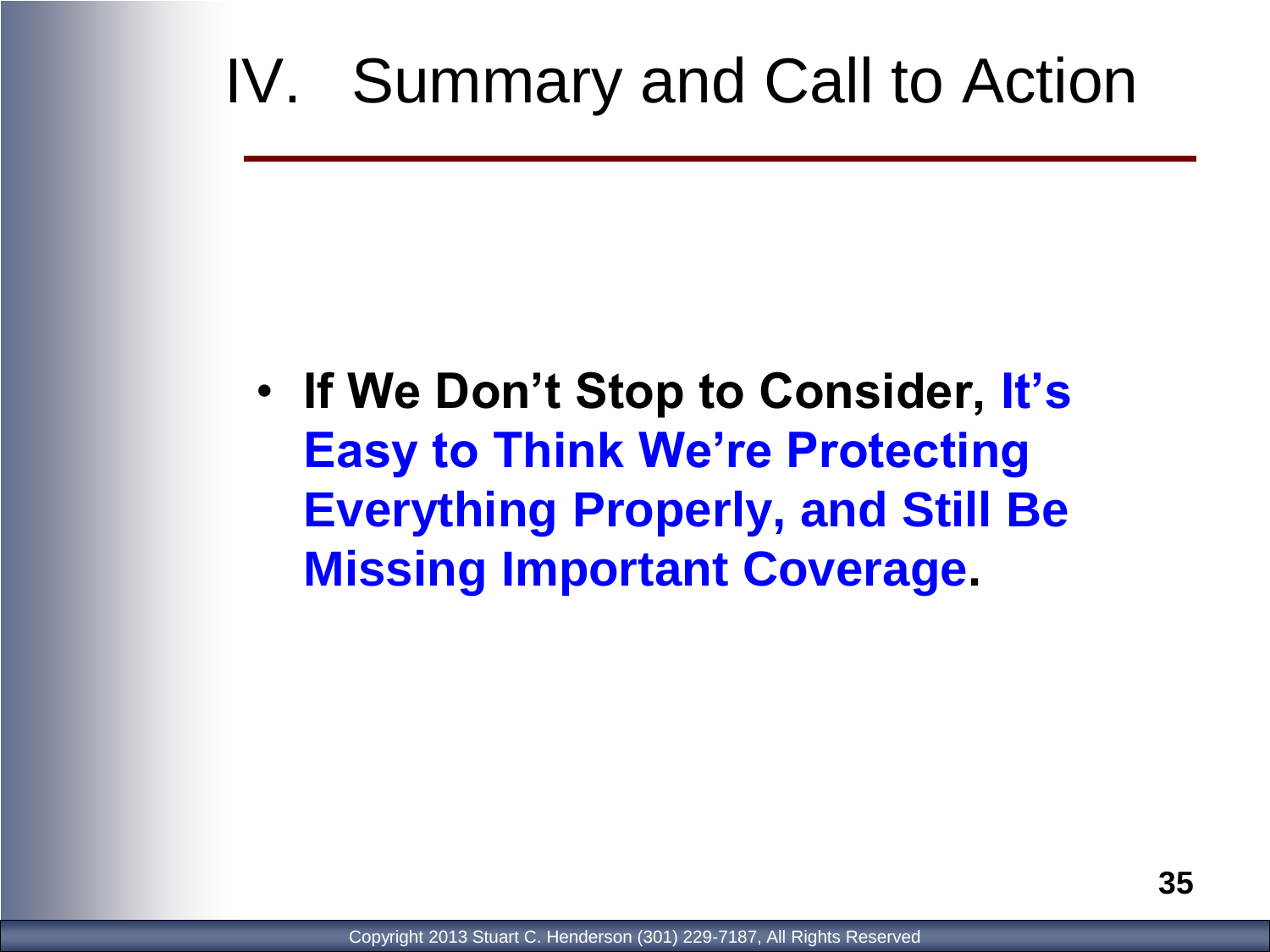| <b>Path In</b>             | <b>Always</b><br>-Call? | <b>Protect</b><br>all? | <b>Other</b><br><b>Controls</b> | <b>Comments</b> |
|----------------------------|-------------------------|------------------------|---------------------------------|-----------------|
| <b>Batch</b>               |                         |                        |                                 |                 |
| <b>XBM</b>                 |                         |                        |                                 |                 |
| <b>STCs</b>                |                         |                        |                                 |                 |
| <b>TSO</b>                 |                         |                        |                                 |                 |
| <b>CICS</b>                |                         |                        |                                 |                 |
| DB <sub>2</sub>            |                         |                        |                                 |                 |
| <b>Other</b><br><b>SNA</b> |                         |                        |                                 |                 |
| ftp                        |                         |                        |                                 |                 |
| rlogin                     |                         |                        |                                 |                 |
| telnet                     |                         |                        |                                 |                 |
| httpd                      |                         |                        |                                 |                 |
|                            |                         |                        |                                 |                 |

Copyright 2013 Stuart C. Henderson (301) 229-7187, All Rights Reserved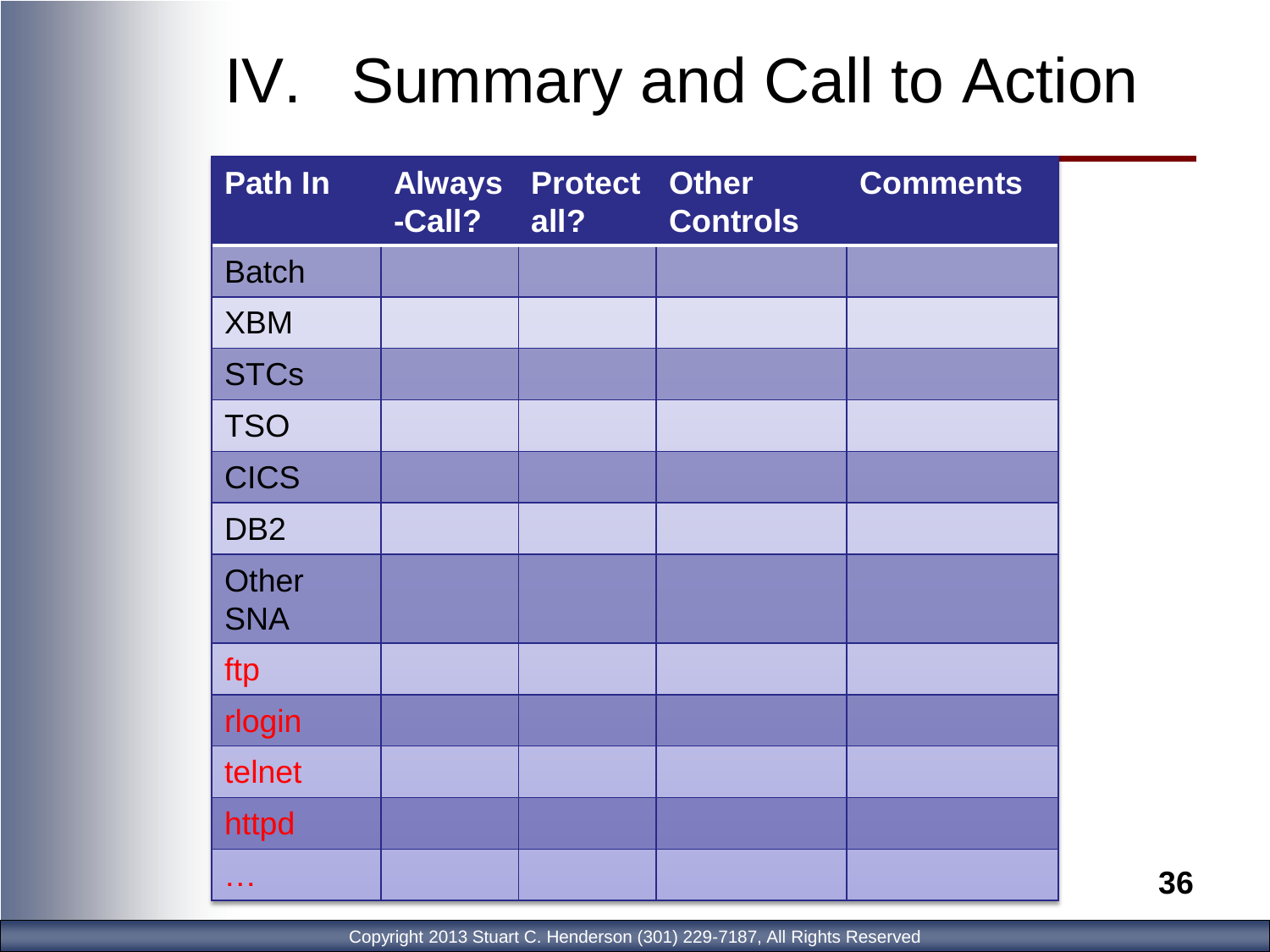### **Life Is Easier When Protection Is:**

- **Automatic**
- **Comprehensive**
- **Simple Enough to Explain on a Cocktail Napkin**